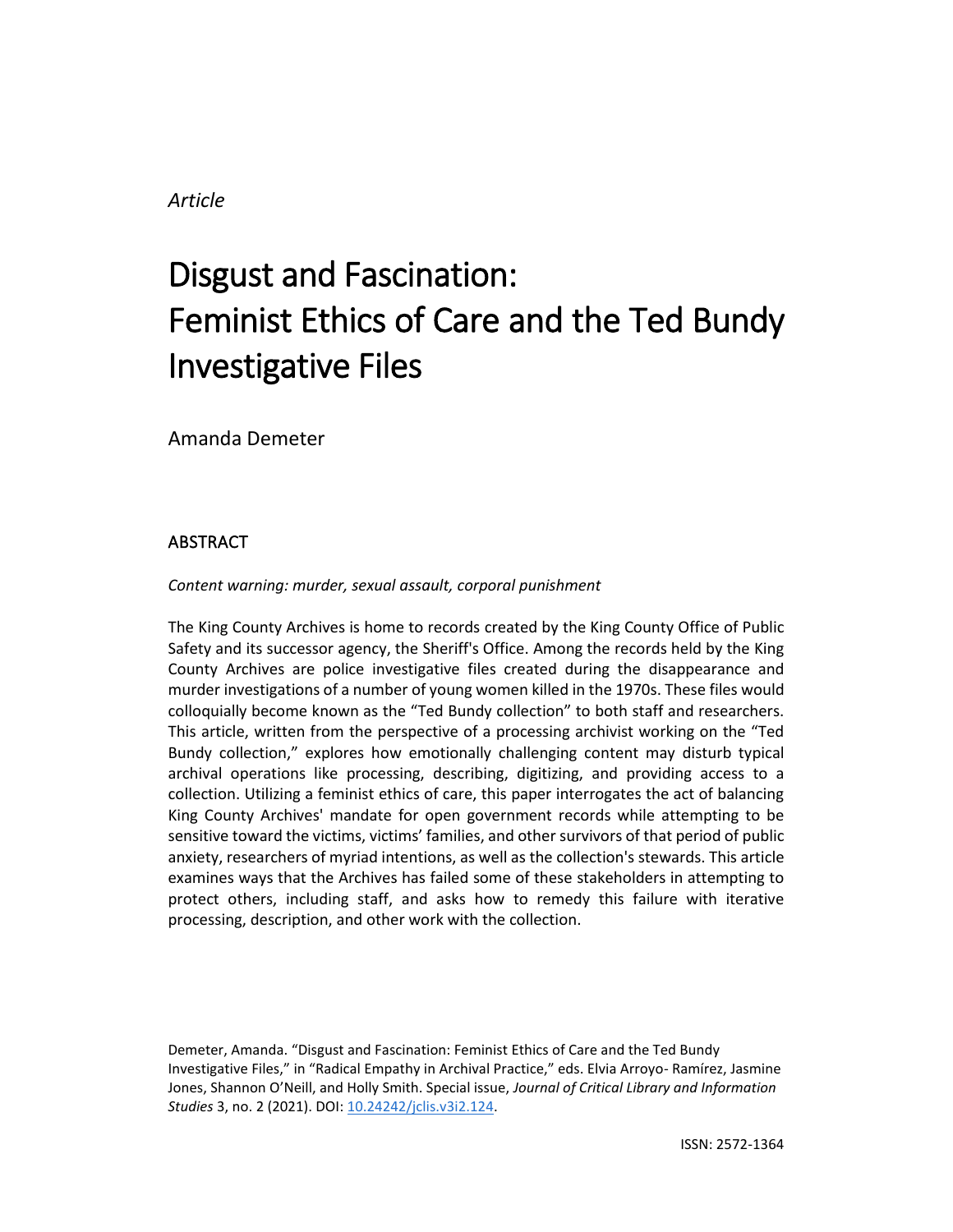## POSITIONALITY AND INTENTION STATEMENT

This paper is intended as a self-reflective case study of archival work, decision-making, and ethics, which is rooted in my direct and lived experience working with a traumatic archival collection. For the purpose of contextualizing myself within this work, I am a white, western U.S.-born, able-bodied woman who is an early- to mid-career archivist, and worked at the archives described here from late 2017 to 2019. While this paper grapples with the figure of Bundy, the intent is not to give gravity to him but to explore the complex emotional aspects of this work and as such it is a deeply personal reflection. Decision-making around these types of collections is invariably difficult, nuanced, and still unfolding for this collection, but I am no longer present at the King County Archives to observe or participate in those choices.

## INTRODUCTION

One of the most popular and frequently accessed records at the King County Archives is the somewhat innocuously named "Closed investigative files," a series within the King County Office of Public Safety record group. Most of the archives' users and staff just call it the "Ted Bundy collection." The records document the disappearance and murder investigations of a number of local young women killed in the 1970s. The King County investigation was conducted in collaboration with other regional, state, and federal agencies across the United States, which were investigating similar crimes in their own jurisdictions, ultimately leading to the arrest and eventual execution of Theodore Robert Bundy, the notorious serial killer best known as Ted Bundy. Bundy confessed to the murders of 30 women but is suspected of having murdered up to  $100<sup>1</sup>$  He was executed in  $1989.<sup>2</sup>$ 

The records at the King County Archives are particularly unique because no other jurisdiction involved in parallel investigations retained these records permanently, and as far as archives staff have been able to determine, these are the only extant investigative files that still exist from the time about the Bundy investigation. While the majority of investigative records are scheduled for eventual destruction, the Washington state local government records retention schedule—upon which the King County schedule is

<sup>&</sup>lt;sup>1</sup> Abby Bentham, "Fatal Attraction: The Serial Killer in American Popular Culture," in Violence in American Popular Culture: American History and Violent Popular Culture; Representations of Violence in Popular Cultural Genres, Vol. 1., ed. David Schmid (Santa Barbara, CA: Praeger/ABC-CLIO, 2016), 208.

<sup>&</sup>lt;sup>2</sup> Bentham, "Fatal Attraction," 208.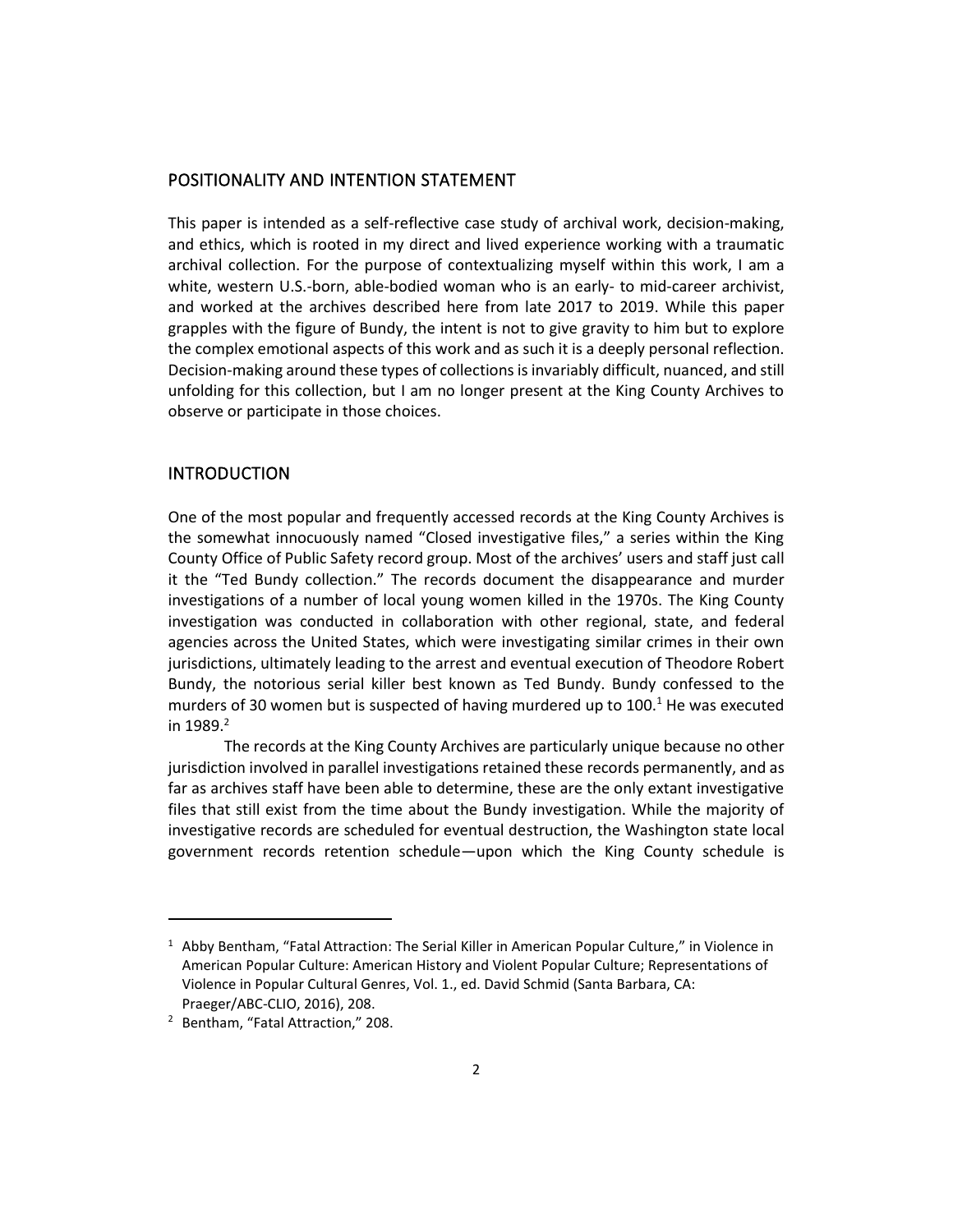based—includes an exception for "notorious/historically significant" cases.<sup>3</sup> Although the records generated by the County focus on the local investigations, they also include information shared by other jurisdictions as investigators collaborated across county and state lines. The collection has been used by researchers for a number of books and documentaries, including a recent four-part documentary on CNN's "How It Really Happened with Hill Harper" and the Netflix produced documentary series, "Conversations with a Killer: The Ted Bundy Tapes."

The bulk of the records, which include textual, photographic, and audiovisual materials, was transferred to King County Archives by the Sheriff's Office (previously the Office of Public Safety) in 1998, long after Bundy was convicted and executed. This initial accession consisted of numerous police investigation files as they relate to the disappearances and murder of women living in the Pacific Northwest of the United States. These disappearances and murders were eventually attributed to Bundy. Archival processing included intensive review and redaction work conducted by archivists in consultation with the Sheriff's Office and the County's Prosecuting Attorney's Office. The textual records were boxed as paired sets of redacted photocopies and unredacted original records. A comprehensive spreadsheet was created, which intellectually maintained the original order of separated materials. The redacted set was intended at the time of processing to be fully open to the public for unrestricted research use; however, new Washington state case law has made further review necessary.<sup>4</sup>

Three subsequent accessions, much smaller in scope, were transferred to the archives from the Sheriff's Office over the next twenty years. Some of these materials date from Bundy's incarceration after his conviction for assault and murder in Florida. During this time period, police requested Bundy's consultation on the "Green River Killer" Gary Ridgway murder investigations. The records in these accessions were minimally processed and not incorporated into the descriptive inventory of the initial accession. A staff review is required for public access to these new materials since they have not been subjected to the systematic review and redaction work that was completed on the original accession.

The investigative records include voluminous, seemingly mundane materials such as DMV lists of Volkswagen owners or tip sheets documenting reported sightings of men who looked like the circulated suspect sketches, but they also include graphic crime scene photos and police reports describing violent assaults and murders. While they fall under

<sup>&</sup>lt;sup>3</sup> Washington State, Office of the Secretary of State, Washington State Archives. "Law Enforcement Records Retention Schedule," version 7.2 (January 2017), https://www.sos.wa.gov/\_assets/archives/recordsmanagement/law-enforcement-recordsretention-schedule-v.7.2-(january-2017).pdf.

<sup>4</sup> Richard Lee v. City of Seattle, Seattle Police Department, Courtney Love Cobain, and Frances Bean Cobain. No. 75815-2-1, (Wa. Ct. App. May 14, 2018), https://www.courts.wa.gov /opinions/pdf/758152.pdf.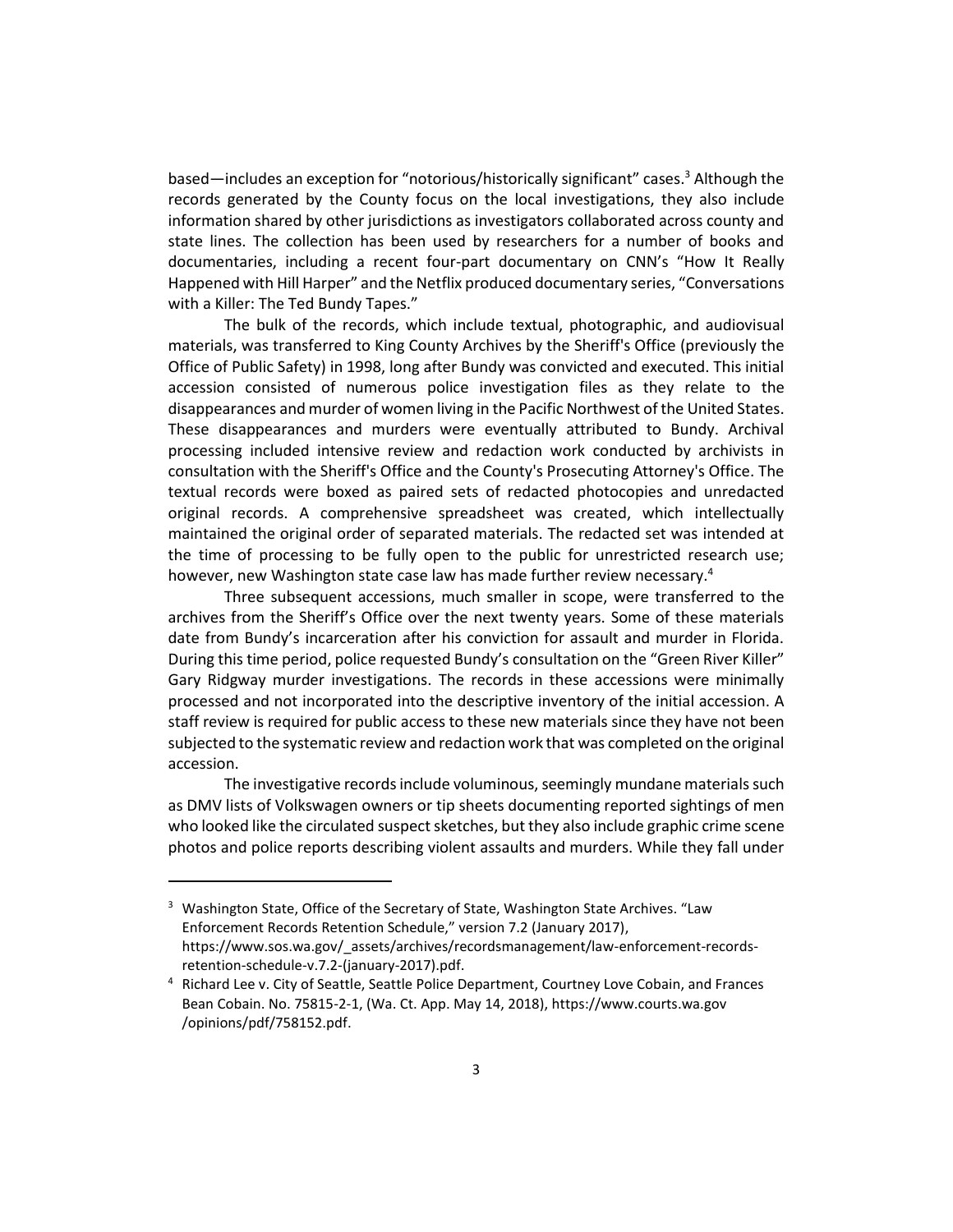the heading of county government records based on the fact that they were generated by a county agency, they fall far outside of the typical scope of the records with which the Archives routinely interact.

# APPLYING A FEMINIST ETHICS OF CARE APPROACH IN THE CONTEXT OF THE TED BUNDY COLLECTION

Michelle Caswell and Marika Cifor describe four "affective responsibilities" in a feminist ethics of care: that of the archivist and the record creator, the archivist and the subject of the records, the archivist and the user, and the archivist and the larger community.<sup>5</sup> For the purposes of this paper, I am most interested in the latter three responsibilities. While it would be inaccurate, potentially even harmful to say that government archives do not perform their own collecting and appraisal, the dynamic is less curatorial than one would see in other types of archival repositories. Bound by its narrower scope as a government archives, the King County Archives is not able to collect supporting materials from private individuals, for example, in efforts to expand the range and perspectives of the Bundy collection.

In this article, I offer a case study of how emotionally challenging content disturbs the typical operations like processing, describing, digitizing, and providing access to an archival collection. While there is a fair amount of archival literature regarding traumatic collections, much of it centers around the documentation of genocide and human rights violations on a massive, systemic scale.<sup>6</sup> It is more difficult to find literature that addresses the trauma perpetuated by individual perpetrators like serial murderers. In 2010, Nora Devlin discussed the ethics of preserving the "Unabomber" Ted Kaczynski's papers at the University of Michigan, but this analysis focuses primarily on the ethical obligation to document even controversial subjects, $<sup>7</sup>$  and relies heavily on University policy and the</sup>

<sup>&</sup>lt;sup>5</sup> Michelle Caswell and Marika Cifor, "From Human Rights to Feminist Ethics: Radical Empathy in the Archives." *Archivaria* 81 (Spring 2016): 27.

<sup>6</sup> See Michelle Caswell, "Toward a Survivor-Centered Approach to Records Documenting Human Rights Abuse: Lessons from Community Archives," *Archival Science* 14 (2014): 307-322; Michelle Caswell and Anne Gilliland, "False Promise and New Hope: Dead Perpetrators, Imagined Documents and Emergent Archival Evidence," *International Journal of Human Rights* 19, no. 5 (2015): 615-627; Verne Harris, "Antonyms of Our Remembering," Archival Science 14 (2014): 215-229; Lisa P. Nathan, Elizabeth Shaffer, and Maggie Castor, "Stewarding Collections of Trauma: Plurality, Responsibility, and Questions of Action," *Archivaria* 80 (2015): 89-118.

<sup>7</sup> Nora Devlin, "The Ethics of Archiving 'Murderabilia': The Papers of Ted Kaczynski," *Journal of Information Ethics* 19, no. 1 (2010): 126-140.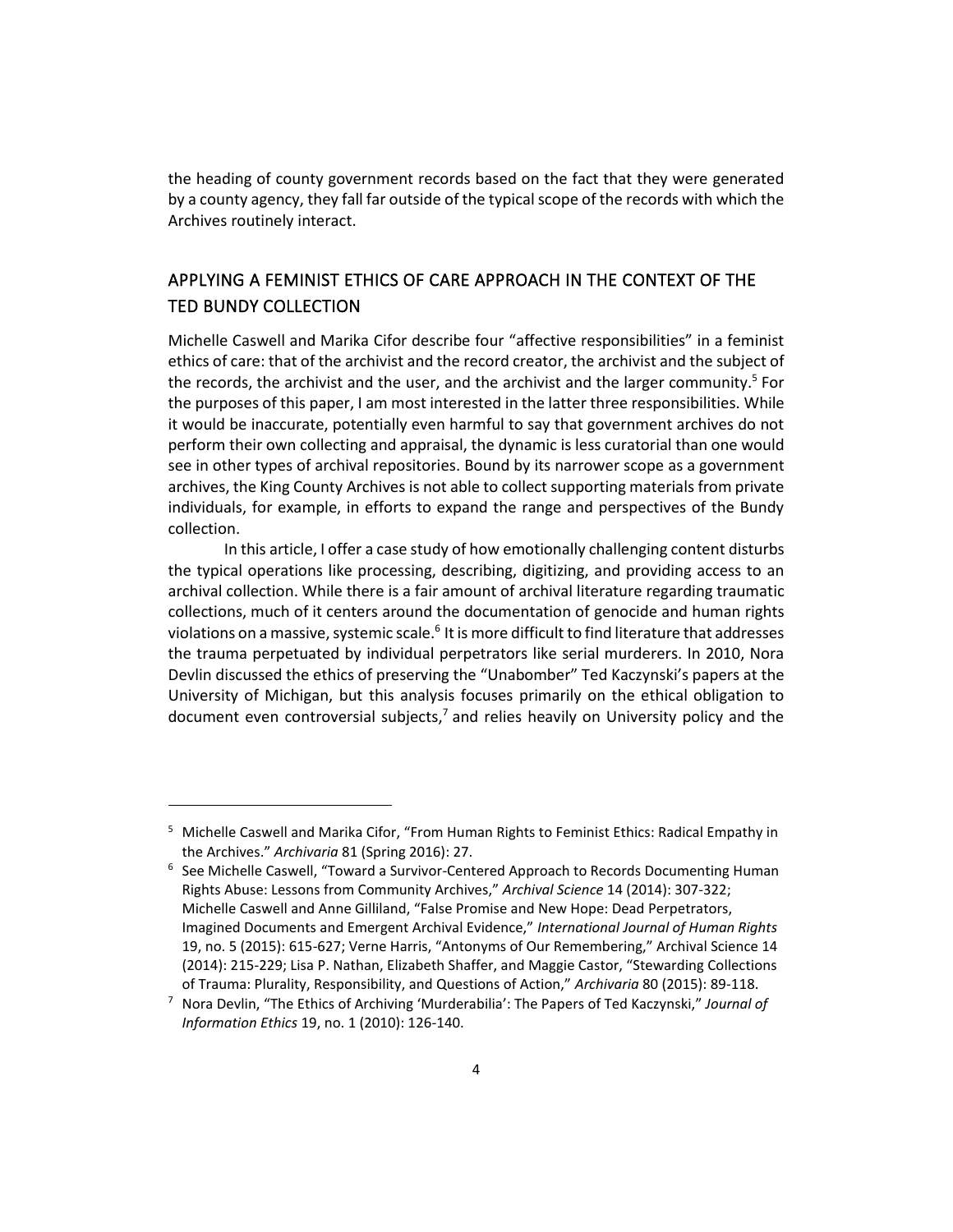Society of American Archivists' Code of Ethics, $8$  or what Caswell and Cifor describe as the "legalistic, rights-based framework" of records "as tools of *legal* accountability."<sup>9</sup>

Devlin's argument, and by extension that of then-curator Julie Herrada, places strong emphasis on the concept of archival neutrality. In responding to criticism of the Kaczynski accession, she writes that it was important to clarify that "documenting such histories is not to legitimate or condone them, but to record them with the same equality as any other historical event in the United States."  $10$  She goes on to quote Karen Lamoree's emphasis on "professional responsibility to fairness, objectivity, and intellectual freedom<sup>"11</sup> and states that "neutrality should be emphasized."<sup>12</sup> It is precisely this "veneer of detached professionalism"<sup>13</sup> that becomes embrittled when deployed even in some of the examples Lamoree provides. For instance, the choice not to name racism but instead describe collections as "documenting race relations"<sup>14</sup> is an effort in objectivity that instead turns "a blind eye to power differentials."<sup>15</sup> By insisting on neutrality, archivists are likely only to re-inscribe the dominant values of the "hegemonic default,"<sup>16</sup> which ignores those individuals and communities that fall outside its strict parameters.<sup>17</sup> In the context of the King County investigative files, a neutral approach to description and access could in fact be harmful to the victims' families as well as other survivors in its lack of care toward their lived experiences.

As a government repository, the King County Archives has a legal and ethical obligation to the public to provide open access to the records in its keeping, regardless of the content. The state of Washington's public records laws dictate this access as an essential function of assuring transparency from our elected officials and government

<sup>&</sup>lt;sup>8</sup> Society of American Archivists. "SAA Core Values Statement and Code of Ethics," Society of American Archivists, May 2011, updated August 6, 2020, https://www2.archivists.org /statements/saa-core-values-statement-and-code-of-ethics.

<sup>9</sup> Caswell and Cifor, "From Human Rights to Feminist Ethics," 27.

<sup>10</sup> Devlin, "The Ethics of Archiving 'Murderabilia,'" 129.

<sup>11</sup> Karen M. Lamoree, "Documenting the Difficult or Collecting the Controversial." *Archival Issues* 20 no. 2 (1995): 150.

<sup>12</sup> Devlin, "The Ethics of Archiving 'Murderabilia,'" 131.

<sup>&</sup>lt;sup>13</sup> Caswell and Cifor, "From Human Rights to Feminist Ethics," 25.

<sup>&</sup>lt;sup>14</sup> Lamoree, "Documenting the Difficult or Collecting the Controversial," 151.

<sup>&</sup>lt;sup>15</sup> Caswell and Cifor, "From Human Rights to Feminist Ethics," 32.

<sup>16</sup> Sam Winn, "The Hubris of Neutrality in Archives," *On Archivy*, Medium, April 24, 2017, https://medium.com/on-archivy/the-hubris-of-neutrality-in-archives-8df6b523fe9f.

<sup>&</sup>lt;sup>17</sup> See Bergis Jules, "Confronting Our Failure of Care Around the Legacies of Marginalized People in the Archives," *On Archivy*, Medium, November 11, 2016, https://medium.com/onarchivy/confronting-our-failure-of-care-around-the-legacies-of-marginalized-people-in-thearchives-dc4180397280; Winn, "The Hubris of Neutrality in Archives"; Howard Zinn, "Secrecy, Archives, and the Public Interest," *The Midwestern Archivist* 2, no. 2 (1977): 14-26.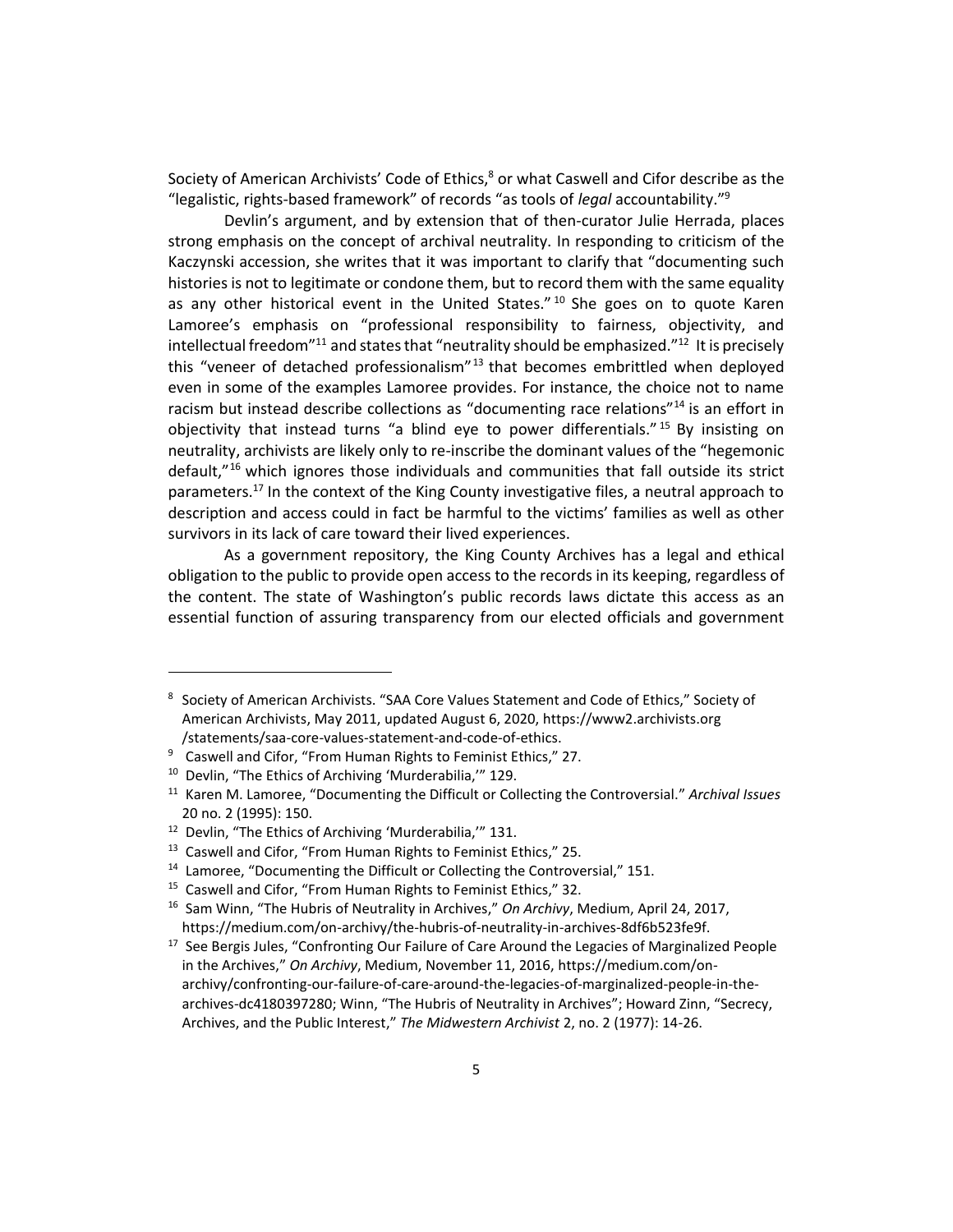agencies.<sup>18</sup> Ultimately it is these laws and policies that govern how access is provided to these investigative files and other records in the archives, but there is an argument to be made that the Bundy collection warrants a more nuanced approach within those parameters.

In the process of writing this paper, I brought up questions to administration staff about access restrictions to the original photographs in the collection. While consulting with the Prosecuting Attorney's Office on the Archives' legal ability to restrict access to materials, the office discovered a new state case law which addressed some of the concerns laid out here. The 2018 case considered whether or not the City of Seattle and its police department were obligated to provide access to post-mortem photographs of musician Kurt Cobain as part of public records requests for the files on the investigation of his death.<sup>19</sup> The opinion put forth in the case allows local government agencies to refrain from disclosing photographs of deceased people in order to prevent emotional harm to those peoples' families. While this decision provides a legal basis for the King County Archives to restrict access to some of the more sensitive photographs in this collection, it also forces staff to make a judgment of how to interpret the decision in the context of risk around public disclosure versus potential harm to surviving family members.

By analyzing multiple affective responsibilities within the framework of radical empathy as described by Caswell and Cifor,  $20$  I interrogate the act of balancing King County Archives' mandate for open government records with sensitivity toward the Archives' stakeholders: concerns for the victims and their families, other survivors of that period of public anxiety, researchers of myriad intentions, and the collection's stewards. This discussion also examines the ways in which the Archives has failed some of these stakeholders in attempting to protect others—including archives staff—and asks how to remedy this failure with iterative processing, description, and other work with the collection.

### THE ARCHIVIST AND THE USER

I worked as one of two assistant archivists at the King County Archives from 2017 to 2019, and it was not long after I started that we received a request for access to the Bundy materials by local news media. Their piece on the subject, in addition to 2019 being the thirtieth anniversary of Bundy's execution, created renewed interest in the collection and over the months that followed, a number of requests from production companies and

<sup>&</sup>lt;sup>18</sup> See: Washington State, Office of the Attorney General, "Open Government," Washington State, https://www.atg.wa.gov/opengovernment.aspx, accessed September 10, 2021.

<sup>&</sup>lt;sup>19</sup> Richard Lee v. City of Seattle, et al.

<sup>&</sup>lt;sup>20</sup> Caswell and Cifor, "From Human Rights to Feminist Ethics," 33.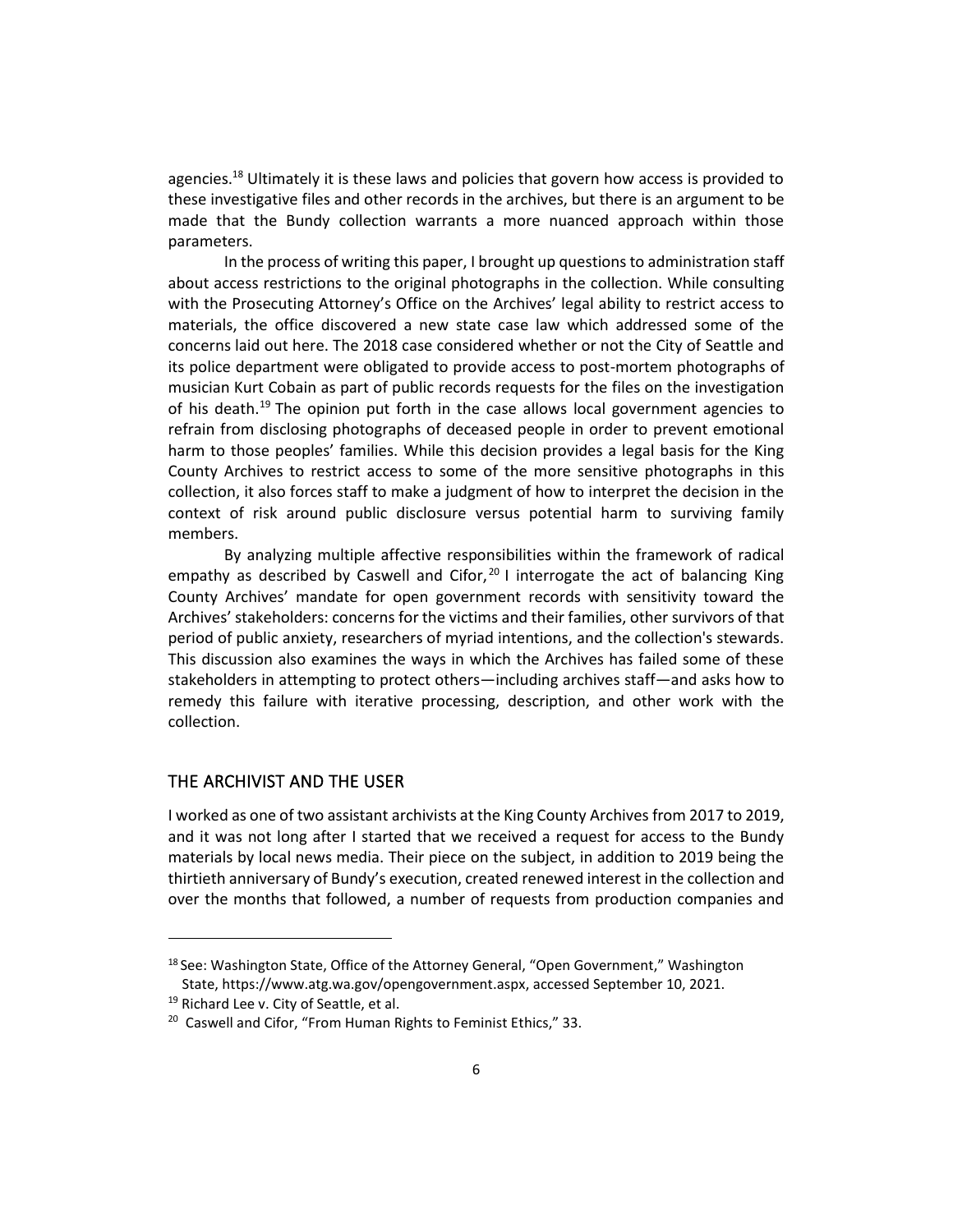private individuals came in reactive waves. In responding to these requests, archival staff came to realize a number of issues regarding access: conflicting documentation on what was and was not open for public access, detailed inventories that were only available to staff, and a complete lack of descriptive information about the collection or even acknowledgment of its existence in any of our public-facing web content or literature. As archives staff worked to dismantle the resulting barriers to use, we wrestled with the realization that some barriers appeared to be intentional in order to discourage use of the collection.

Providing any access to the collection, even just a confirmation of its existence, required numerous interventions by archives staff that, in turn, resulted in staff being exposed to the gruesome nature of the records. Nowhere on our website or in our public catalog was the name "Bundy," the primary keyword users would search in our catalog (which we knew from monthly search reports provided by IT) or use when requesting via reference transactions. Instead, users had to discover the existence of these records through other sources like book citations and news reports. In fact, the series-level descriptions entered into our internal collection database were not available on our online catalog. In spite of the extensive processing that had been completed years before, the detailed collection inventory—with folder-level description of the textual materials and item-level description for photographs, maps, and audiovisual materials—remained available only as a spreadsheet saved to our internal server. Furthermore, despite the collection's consistent draw and the relative ease to batch import data from spreadsheets into the database, the spreadsheet was never migrated into the collection database. Because of this absence of public-facing information, any review of the collection's description and contents required a direct request to staff just for this preliminary step, which has likely eliminated any number of potential users over the years.

Caswell and Cifor argue that "empathy is radical if we allow it to define archival interactions even when our own visceral affective responses are steeped in fear, disgust, or anger."<sup>21</sup> One possible reason why archival staff have previously obfuscated access to these files is for personal or collective affective aversion to the Bundy collection. Users will likely always be drawn to this collection and its subject; to obscure the collection or protect users or ourselves from its unpleasantness is counterproductive to the reality of its continued popularity. It is not staff's prerogative to judge or shame our researchers for their interests, or to prioritize or rank the worthiness of researchers' goals in accessing collections. It is very possible in some cases that potential users interested in the collection may already be conflicted themselves about their interest in the collection; by forcing them to request information via a gatekeeper we further exclude these users, whose human curiosity or research interest may have been simply satisfied by reviewing an inventory privately.

<sup>&</sup>lt;sup>21</sup> Caswell and Cifor, 25.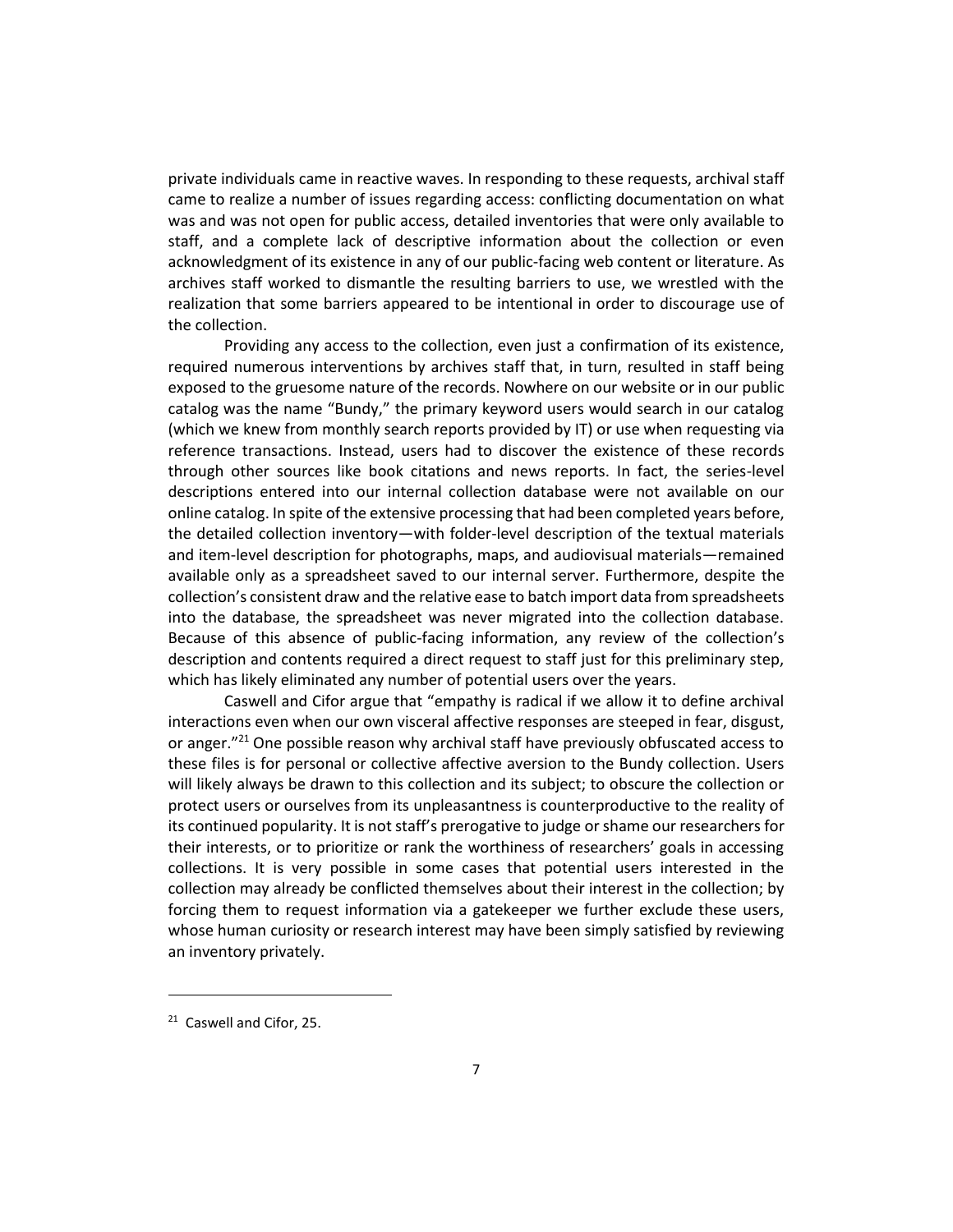In this sense, one might argue that a measure of neutrality is what the Archives' past approach to this collection was lacking. Staff had previously allowed their own distaste for the content of the collection to affect their efforts to "promote" it by publicly sharing descriptive information. By treating it as any other set of records, especially ones frequently used, we might have prioritized this inventory being one of the first added to the catalog when initially implemented approximately five years ago. And indeed, neutrality was what my colleague and I set out to approach these records with when we began receiving a string of consecutive requests to use the records. However, the more time I worked to make this collection accessible, the more it complicated the notion of neutrality.

Discussing the work of Carol Gilligan, Caswell and Cifor describe the "dominant rhetorics of autonomy, individual freedoms and rights, choice, and neutrality" as "meaningless to many women," $^{22}$  and yet these are words that could easily describe the norms particularly inscribed in government archives with strong legal mandates for public access to records. In a neutral view, a murder investigation file is ultimately the same as a development site plan, and yet to even write such a thing *feels* flippant and wrong. The myth of neutrality is underlined in the way collection materials are referred to obliquely in the collection database as the "closed investigative files," as though they are no different than any other government paperwork on more banal topics held by the archives, and yet no one, not even staff, calls the records anything other than the "Bundy collection." It is present in the judgment, voiced by one former staff member, that everything that could be written on this topic has been written and there is nothing new to discover in the collection, as though the primary reason users access the collection is for solely scholarly purposes.

The reality is that use of these records is inherently emotional, for both researchers and staff providing reference and access, and reactions to these materials might include excitement, anger, fear, sadness, curiosity, disgust, shame. I would argue that it is radical to turn toward the affective qualities of the collection and apply a feminist ethic of care to our reference interactions. That is, rather than holding our noses and attempting to take refuge from our discomfort by refusing to engage with the collection or by obscuring access, we should acknowledge the emotional qualities that draw people to the collection and seek to orient our service around the affective. In practice that could mean allowing users to privately access descriptive materials (finding aids, detailed catalog records, scope notes on the archives' website, etc.) by making them clearly and publicly available, and by using the language researchers use when searching for the records, rather than requiring staff intervention to provide copies of finding aids and inventories. It could mean more transparency regarding past processing and redaction actions to contextualize the lack of originals in the public set of records. Perhaps most

<sup>22</sup> Caswell and Cifor, 28.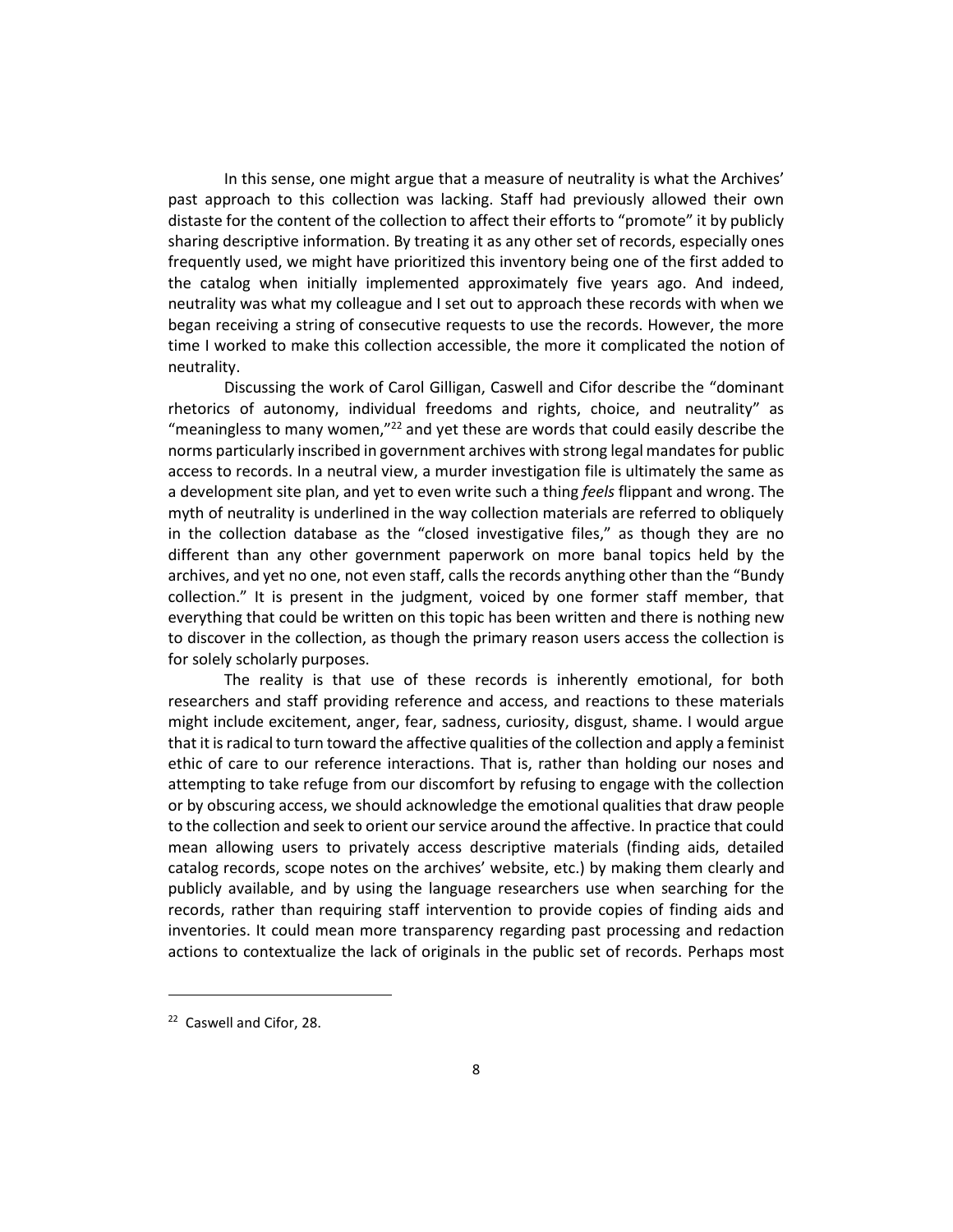importantly, it could mean adding content warnings to collection descriptions to allow users to make informed decisions about which materials they were comfortable or prepared to view.

#### THE ARCHIVIST AND THE SUBJECT OF THE RECORDS

Although both users and archives staff regularly refer to these records as "the Bundy collection," when we think of the impetus for the creation of these records, a different perspective emerges. The investigations were carried out initially because women were missing, and while their absences are the instigators of investigation and documentation, their presence is more keenly felt in the records. Photos of Lynda Healy, Donna Manson, Susan Rancourt, Roberta Parks, Brenda Ball, Georgann Hawkins, Janice Ott, and Denise Naslund are ever-present throughout the collection, often the same one or two images used on missing posters in duplicated forms. Other photographs, however, depict far more intimate scenes and features: their bedrooms, their clothing, their blood, their bones.

Caswell and Cifor argue that "in a relationship of caring, we must balance our desire to capture histories that would otherwise be silenced in the archival record with the privacy, desires, and needs of the subjects of our records." $^{23}$  We cannot ask these women if they would prefer their bodies kept private, or if they want their violations shouted across all forms of media. Should archivists describe certain photos obliquely, and only provide access to them when explicitly requested? Is it overstepping our roles as "neutral" government employees to provide access with a preamble on sensitive usage? At the same time, these images have already been published in various media over the past nearly twenty years since the collection's processing; what damage might be done has already been done, many times over. While the 2018 case law<sup>24</sup> sets the legal precedent for the Archives to restrict access to post-mortem images, due to the nature of public government records, institutional action will be confined to the "legalistic, rights-based framework";<sup>25</sup> the risk of restrictions based on affect, not law, is—from the public disclosure and legal perspective—too great. In this situation, at least, the law has sided with the affective impact on surviving families, in the sense that the emotional impact of disclosure must be considered for an (albeit small) portion of these records, but we must try to find ways to support and contextualize the challenging material that remains accessible.

It would be dishonest to insist that Bundy is not also a subject of the collection, though the depiction of him in the collection is scattered and incomplete. There are more

<sup>&</sup>lt;sup>23</sup> Caswell and Cifor, "From Human Rights to Feminist Ethics," 37.

<sup>&</sup>lt;sup>24</sup> Richard Lee v. City of Seattle, et al.

<sup>&</sup>lt;sup>25</sup> Caswell and Cifor, "From Human Rights to Feminist Ethics," 27.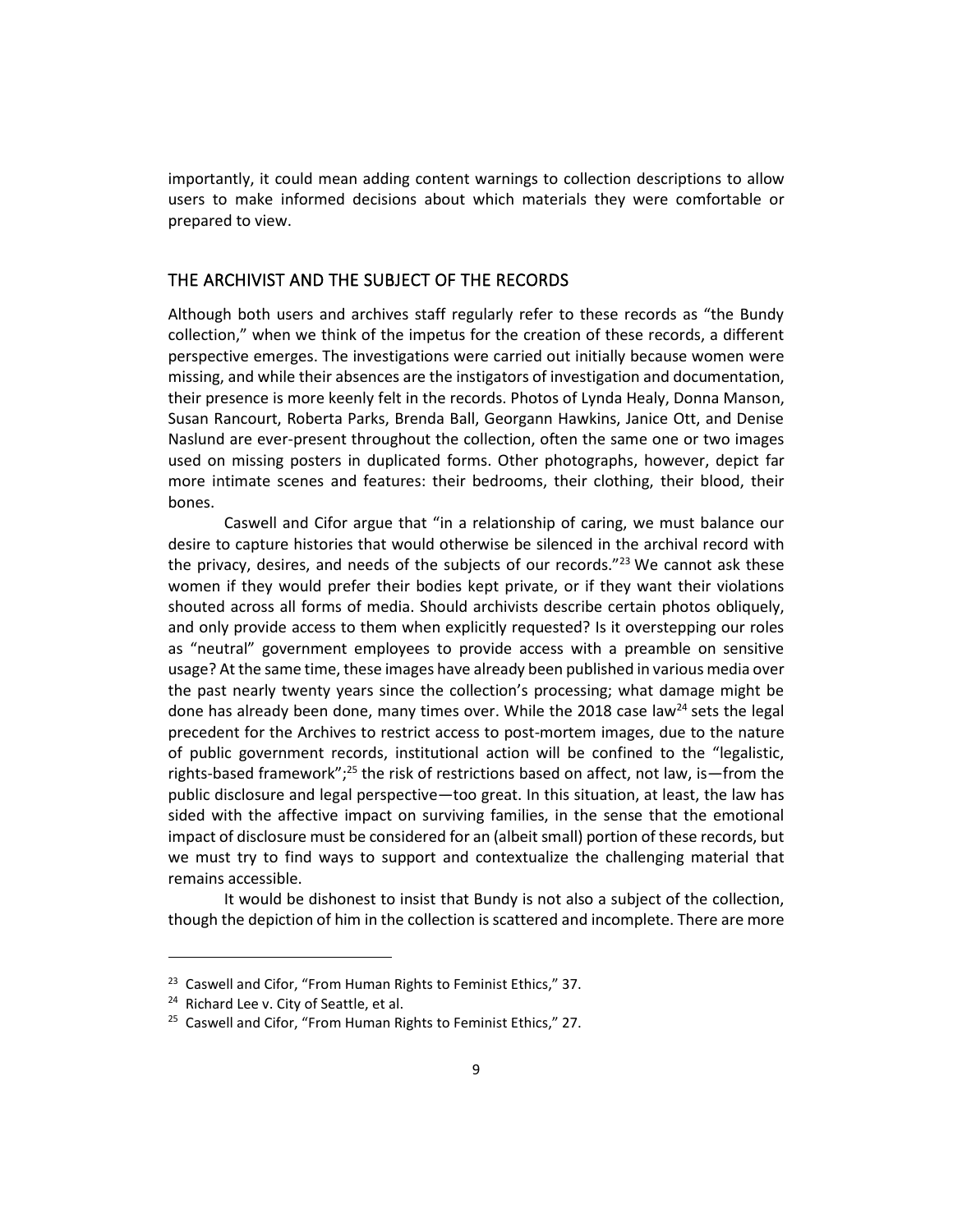copies of suspect drawings than photographs of him; there are more records about public tipline sightings and similar crimes shared by other agencies than descriptions of confirmed encounters. Even in the later accessions which include Detective Bob Keppel's interviews with Bundy in prison and correspondence he received while incarcerated, Bundy is more a shadow over the records than a voice in them.

Writing about the Kaczynski papers' inclusion in the University of Michigan's Labadie Collection, Nora Devlin suggests that failing to collect materials from controversial figures risks that they "may suffer the same fate that minorities and other victims of 'hidden histories' have suffered in the past."<sup>26</sup> The conflation of the other communities represented in the Labadie Collection—such as transgender, anarchist, and antiwar activists—with a white man who committed serial murders is at best a clear representation of the shortcomings of archival neutrality and at worst a disingenuous argument. It is a false equivalence that the aversion to elevating controversial figures like Kaczynski or Bundy is the same as the systemic inequities that leave certain communities out of the historic record. There is also little risk of serial murderers being neglected by history; it can be easily demonstrated that much work has already been done to historicize Bundy: a quick search of several local libraries brings up approximately 30-40 results relating directly to him. His name is how archives staff describe the collection in shorthand, how users request the records, and how the media refer to the murders of numerous women across the country.

While I agree that collecting controversial materials is important to the historical record, I reject the idea that to do so is so that controversial figures are not forgotten like "minorities and other victims of 'hidden histories." $^{27}$  Perhaps in a neutral view, the "visceral affective responses" Bundy elicits suggests we might treat him as "the other" to be invited into our treatment of the collection.<sup>28</sup> It is difficult to envision extending empathy to someone who embodied misogyny in its most horrific forms. I would argue that there is an unavoidable conflict in the affective responsibility to the subject when one considers Bundy as subject versus Healy, Manson, Rancourt, Parks, Ball, Hawkins, Ott, and Naslund as subjects.

However, it is easy to allow that visceral response to obscure the truth. The collection is titled the bureaucratic, neutral "Closed investigative files" and evades naming Bundy explicitly, even though it is his violent actions that are central to those investigations. What does turning away from explicitly naming him in the collection title do, perhaps not so much in the archivist's responsibility to him, but in the archivist's ability, or duty, to hold him responsible?

<sup>&</sup>lt;sup>26</sup> Devlin, "The Ethics of Archiving 'Murderabilia,"" 31.

<sup>27</sup> Devlin, 31.

<sup>&</sup>lt;sup>28</sup> Caswell and Cifor, "From Human Rights to Feminist Ethics," 25.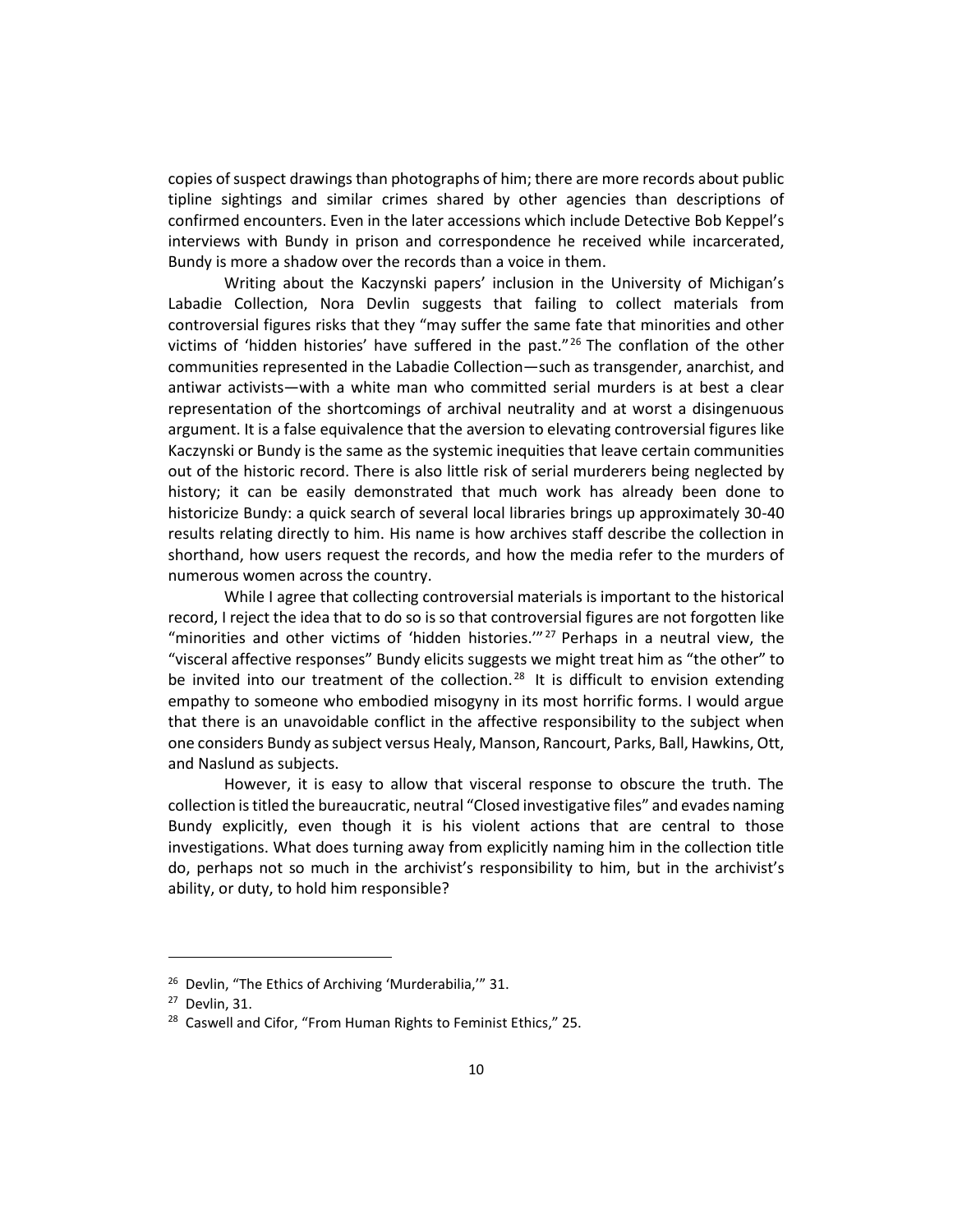In many ways, it seems to me an ethical imperative to attempt to address a collection that documents violence against women within a feminist framework, refocusing on the women themselves. Instead of allowing both perpetrator and victims equal weight, I am more interested in what happens when we turn away from the pull of the killer to the silences around his victims. This is not to say that we continue to obscure the presence of Bundy in the collection, as past archival intervention and practice (intended or not) has done. But what happens when we center the women he brutalized in our treatment of the collection? Marika Cifor writes:

I argue that witnessing is a relation that comes with certain responsibilities. The pain of others that can be found in archives does not simply belong to others; rather, as inevitable witnesses to such pain, archivists are deeply implicated in webs of affective relations.<sup>29</sup>

How can we present the records in a way that makes users remember their names and not just his? Do we include biographies of the women in the collection's descriptive matter to draw greater attention to them, knowing their histories will be brief and full of unfulfilled potential? How do we refocus on the search for resolution and justice for these women?

We can ask, as I did above, what the women described by these records would want, but these are unanswerable questions. However, in the context of these investigations and the women's absences, it could also be argued that there is a third set of subjects: the families and loved ones of the women, who provided the school portraits and family photos to investigators, who described their loved ones' personalities and habits and preferences to investigators, who were at one time intimately involved in the processes documented in these records. From what information I could locate on the early stewardship of the collection, the Sheriff's Office allowed the women's families some review of the records prior to them becoming inactive, but the families do not appear to have been consulted during the preliminary processing and redaction work or any time after.

What would involving victims' families look like now—decades after the investigations, thirty years after Bundy's execution, twenty after the initial transfer of the records from the Sheriff to the Archives? What insight could the families give on the investigation processes described? What depth could they provide to write biographical notes on the women subjects? Is there any way the Archives could invite these families into the process of reviewing the records without reopening old wounds? And even if given the opportunity to opt out, what harm is done just by the asking? What purpose

<sup>29</sup> Marika Cifor, "Affecting Relations: Introducing Affect Theory to Archival Discourse," *Archival Science* 16 (2016): 9.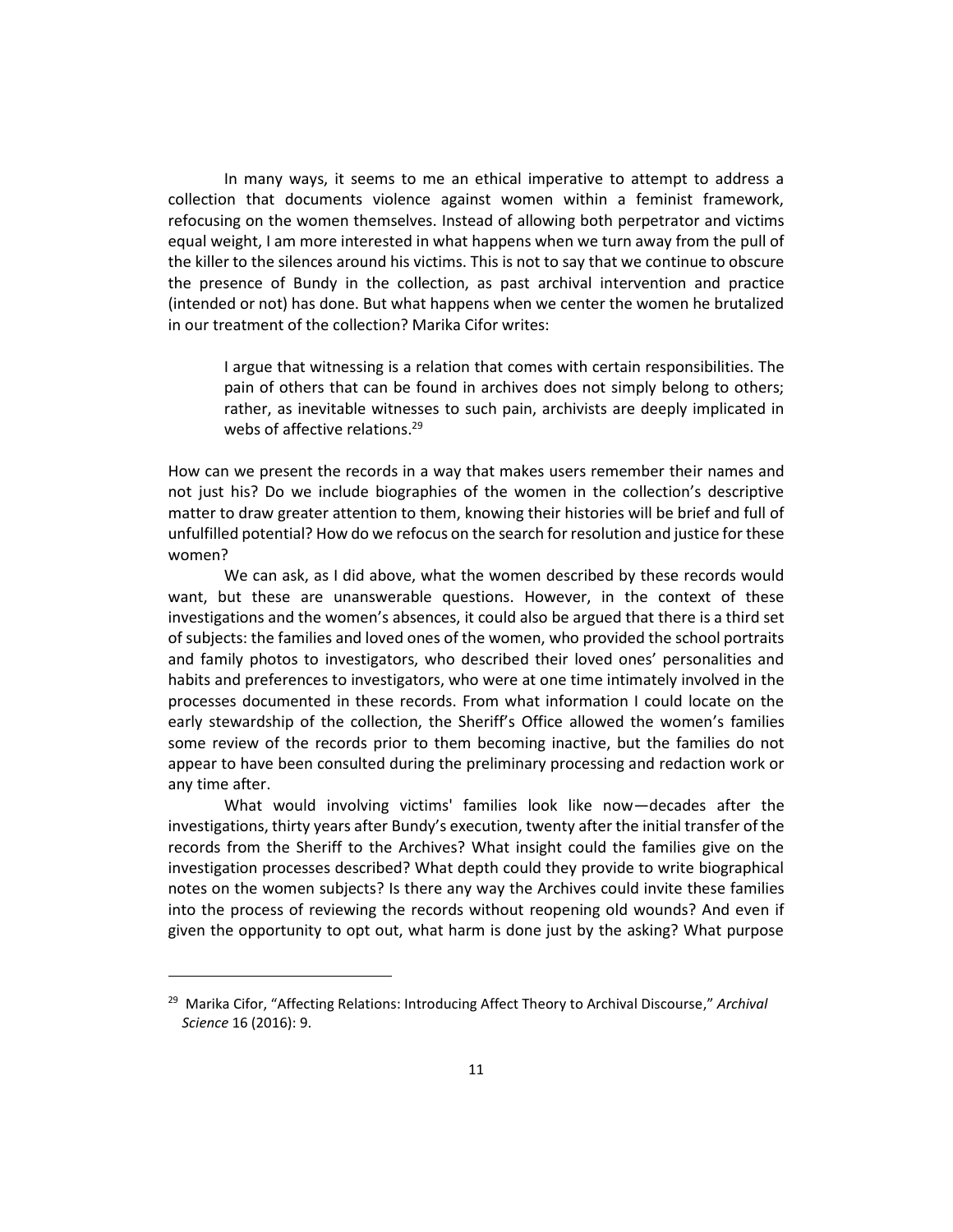would this serve? How would a government archives balance public records laws, "legalistic, rights-based framework" $30$  approaches to records stewardship, and a family member asking for removal or redaction not covered by state or case law? When is it too late? Is it an opportunity for healing or likely to only retraumatize? Is there an argument to be made that care might also mean *not* reopening contact? How can you know?

### THE ARCHIVIST AND THE LARGER COMMUNITY

One of the first times I provided a user access to the collection, I used the neutral, openaccess argument of archives to justify sharing the full selection of currently digitized photographs from the collection. The photos, having previously been digitized by another archivist for a researcher's book, had already been released to the public. The end result of the request I fulfilled was a web article that featured a gallery of photographs of bloody bedsheets with no content warning and large thumbnails of these images above the fold of the web page. My colleagues and I were disturbed by the usage, but it was—in the "legalistic, rights-based framework"<sup>31</sup> of archives—within the news organization's right to publish.

At the same time, that news organization was fulfilling the media adage of "if it bleeds it leads," and in the last few years interest in true crime media shows no sign of slowing with the proliferation of podcasts and TV serials. The human and particularly American interest in serial murders is directly fed by media usage of collections like this one, which in turn provides significantly expanded access to a wide community of potential users. Bentham describes interest in serial murder narratives as "concerned with boundary-breaking and taboo," allowing "vicarious contravention of societal norms, yet in exposing the threats to society such narratives ultimately serve to reinforce the very boundaries that are being transgressed." $32$  While it describes horrific crimes, the Bundy collection is literally a closed investigative file: the perpetrator was found and legal justice was served and satisfied. To mark the anniversary of that capital punishment seems distinctly emblematic of society reinscribing norms—revisiting Bundy's crimes while simultaneously commemorating his execution.

Then again, this is not an old crime, and the trauma of these events is still present in the lives of many people. The women Bundy killed would be the same age as my mother. Victims' family members are likely still alive. One colleague lived down the street from one of those women, and was a young woman herself living in Seattle while the investigations were being conducted and bodies were being found not far outside the

<sup>&</sup>lt;sup>30</sup> Caswell and Cifor, "From Human Rights to Feminist Ethics," 27.

<sup>&</sup>lt;sup>31</sup> Caswell and Cifor, "From Human Rights to Feminist Ethics," 27.

<sup>&</sup>lt;sup>32</sup> Bentham, "Fatal Attraction," 205.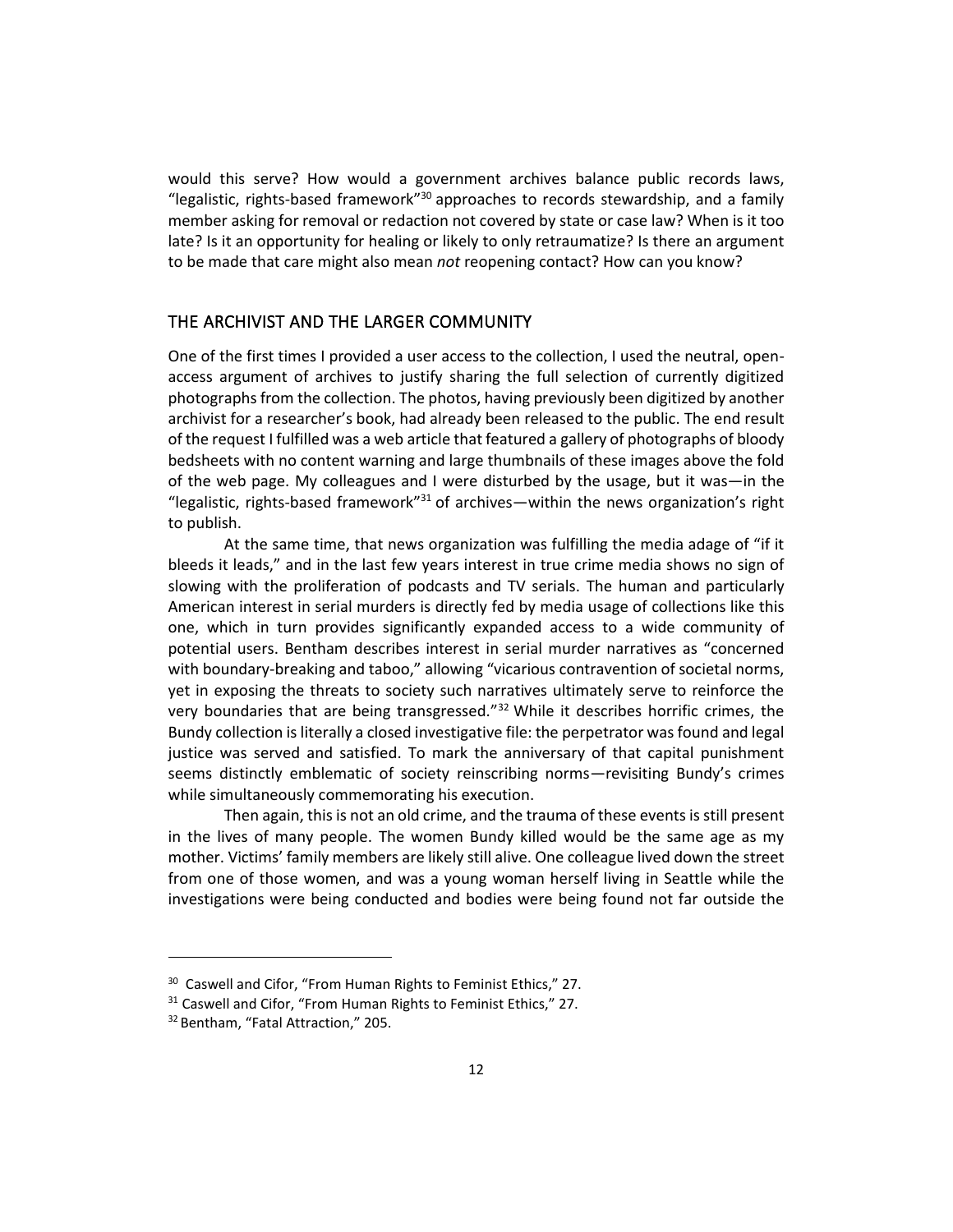city. I have been contacted by women interested in the collection who tell me they think they escaped Bundy in other cities.

Most of the time as an archivist I am perpetually striving for ways to facilitate access, and yet the myriad ways this collection wields potential to harm gives me pause. While there certainly is a societal fascination with the serial murderer, most of the people I talk to about working with this collection express revulsion at the topic. For every researcher who is fascinated by the collection and wants copies of everything from it, there are many other users who would prefer to hear nothing about it. We have discussed fully digitizing the collection in order to provide equitable access, but what does this actually look like from an ethical stance? The Archives has the capability to embed digitized content in our public-facing catalog, which would allow free, unmediated access to users and would reduce staff involvement with the materials. However, this may lead to unintentional or undesired exposure to the materials, with the added danger of being removed from their context when discovered at the item level. A researcher searching for King County Parks photographs of Taylor Mountain, could for example, return digitized records that describe the instance of bodily remains found there. Would our entire catalog require a content warning just to make these materials easier to obtain without making a reference request?

The content of this collection complicates and disturbs the archival profession's general ethos toward facilitating greater access, particularly government archives that are meant and mandated to be open. Caswell and Cifor write, "An archival approach marked by radical empathy would require archives to make survivors and implicated communities not just a target group of users, but central focal points in all aspects of the archival endeavor, from appraisal to description to provision of access."<sup>33</sup> How do you define an implicated community when a collection's subject is one of the most infamous serial murderers in modern memory? How do you balance the polar responses of fascination and aversion in providing access? Is it our duty to protect those who would prefer never to hear of this case, and is that even possible once surrogates of the collection leave our hands?

#### THE ARCHIVIST HERSELF

Caswell and Cifor's affective responsibilities<sup>34</sup> address the stakeholders archivists work with and for on a daily basis, and each responsibility is in many ways framed with the archivist at the center of a "web of affective relations."<sup>35</sup> I'd like to delve into that center,

<sup>&</sup>lt;sup>33</sup> Caswell and Cifor, "From Human Rights to Feminist Ethics," 24.

<sup>&</sup>lt;sup>34</sup> Caswell and Cifor, "From Human Rights to Feminist Ethics."

<sup>&</sup>lt;sup>35</sup> Cifor, "Affecting Relations," 9.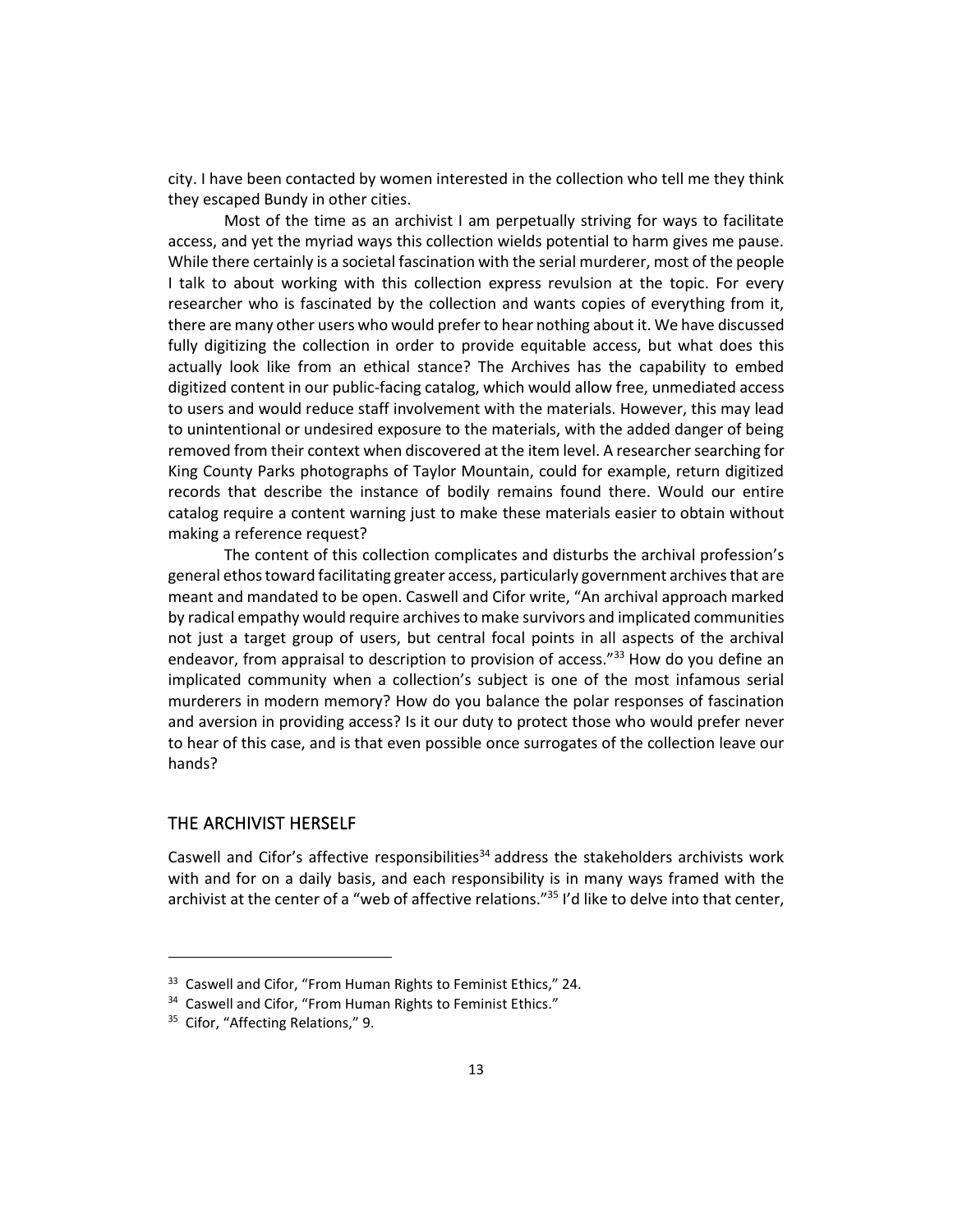however, and suggest that archivists have an additional affective responsibility *to each other and ourselves*, especially when working with traumatic collections.

When the King County Archives first wrote its processing plan for the collection, the County Archivist at the time consulted with a neuropsychologist specializing in Post-Traumatic Stress Syndrome (PTSS) in order to develop strategies for preventing trauma to staff working directly with the collection. The archivists performed the extensive redaction work in the collection, which meant they read every document in order to find not only mundane but protected instances of personally identifying information but also, for example, protected instances of juvenile victims of sexual assault. In spite of the popularity of the collection with researchers and the detailed level of processing and description, the extensive data was never imported into the catalog, nor was the series described at the collection level on our website in order to facilitate discovery.

This article has already described how the lack of follow-through on making this information publicly available has resulted in requiring greater staff interventions in request fulfillment, and how that has affected our users. Yet these interventions have also had a profound, although unintentional, effect on the staff that performs them: by allowing their discomfort with the collection to affect description and access information, previous archivists made it so that future archivists would in turn have to spend more time interacting with the collection in order to provide access.

This creates a unique tension around the motivations to make the collection more accessible. Yes, we are driven by the imperative of making our collections easy to learn about, request, and interact with—but there is also an undercurrent of that visceral response, a desperate, affective reaction to remove ourselves from the collection as much as possible. As such, we are not so different from the archivists before us. The more time I spent working with the collection I was simultaneously frustrated by the amount of effort archives staff had already expended on arranging and describing the collection while it remained still so hidden to users, and repeatedly came to empathize with the exhausting, heartbreaking, and enraging labor it required to process these records.

It is an easy, and perhaps unavoidable aspect of archival work that we often curse the decisions of our predecessors whether because of inadequate documentation of previous work, arrangement choices we disagree with, quirks of legacy systems out of which data has since been migrated, or little details that were prioritized that now seem a waste of time. I began my work with this collection of files angrily fixing something I believed should never have been broken: allowing researchers descriptive access that was there but inaccessible for so many years. Yet looking back now I see how much my approach was still colored by a neutral, universal, rights-based framework.<sup>36</sup> The moment one engages with these materials, it becomes almost ridiculous to insist that they should be managed the same way the archives might manage County ordinances or septic

<sup>&</sup>lt;sup>36</sup> Caswell and Cifor, "From Human Rights to Feminist Ethics," 27.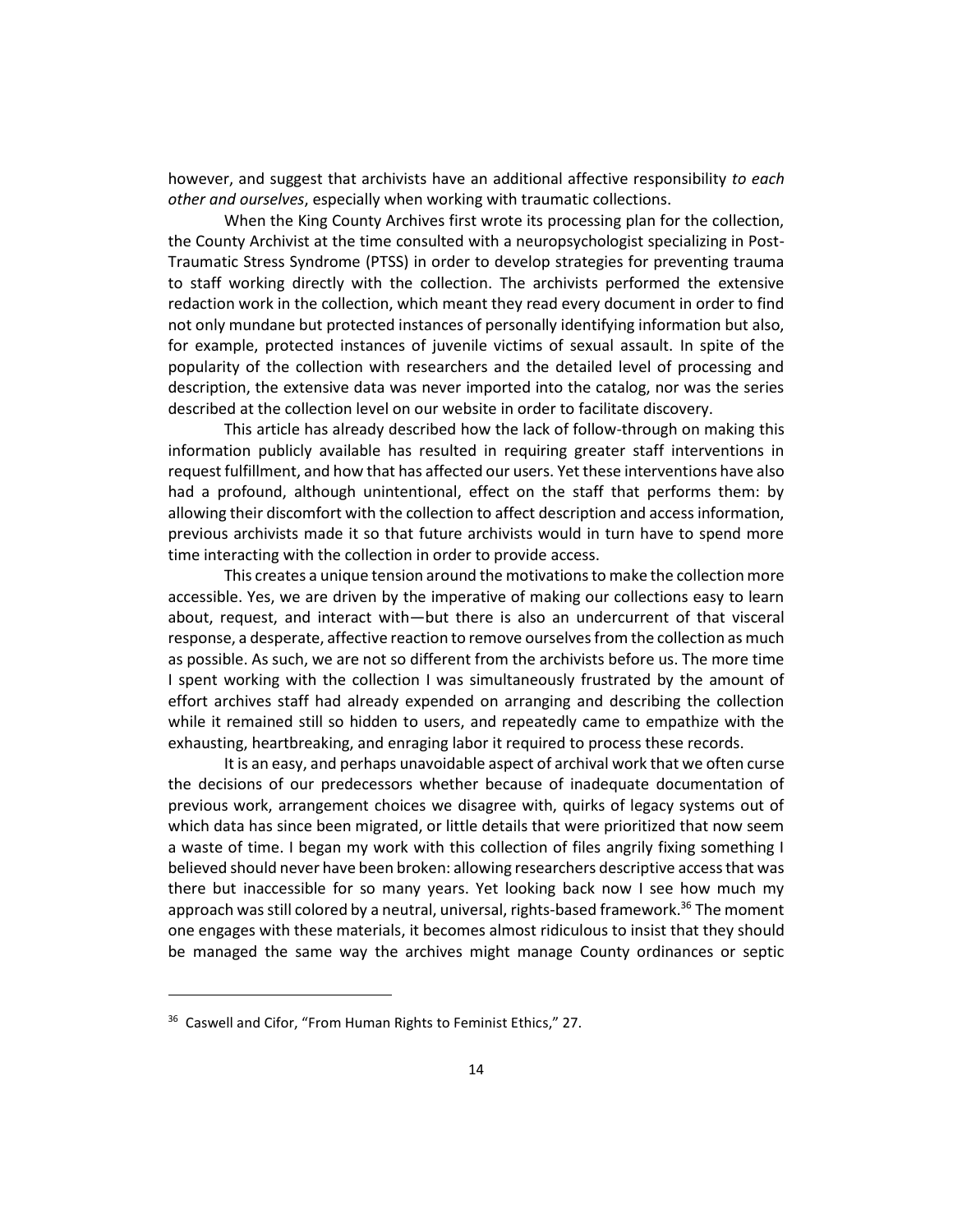permits. Collections like this one inform archivists that neutrality is an impossibility, and to strive for it "asks us as scholars and archivists to ignore how our work and relationships are mediated by affects."<sup>37</sup>

When I first started writing this article, I went to great lengths to rewrite sentences that centered myself, rephrasing "I" to "the author," changing syntax to emphasize processes over people in order to remove pronouns. And yet the further I got in describing the deeply affective aspects of this collection, the more difficult writing about this experience became. First, it does the profession a great disservice to remove ourselves from our work; in describing only processes, we remove the archivists from the archives and erase our labor.<sup>38</sup> But there is also an incredible expenditure of emotional labor when working with traumatic records. Working with this collection and writing about it has changed me. On days I was embedded in the hundreds of photographs I thought of the women's faces when I went to sleep. I became afraid of walking alone. When I look at the photograph of Brenda Ball that appears again and again throughout the collection, her long, dark, straight hair reminds me of my mother's passport photo from the 1970s. When women reached out to the archives because they thought they had escaped Bundy in other cities and wanted to know if they were in the records, the conversation was rarely about the collection and much more about needing to share their own story of fearing for their lives. I began to feel myself deeply responsible to the women in the collection and to the women who lived through the trauma of Bundy's crimes.

It is also difficult to remove my own identity from my interactions with and reactions to this collection, and to its users and potential users. As a woman witnessing the records of horrific assaults and murders of other women, neutrality is an impossibility. If "empathy at its most simplistic" is "to imagine our body in the place of another," $^{39}$  it is frighteningly, extraordinarily easy as a young, white, middle class, University of Washington graduate in Seattle to imagine myself in the place of these women, preyed upon on their college campuses and at the beautiful natural sites that drew me to the Pacific Northwest. These records breathe danger and fear into places that have brought me happiness living here. A care-based approach appears to be an essential counter to this violence, in which "deeply relational, context dependent, and emotionally resonant" treatment of the collection, its subjects, and its users is valued and implemented.

At the same time, my own socialized inclination toward care<sup>40</sup> led me frequently to take on each reference request for this collection as a sort of protective measure for

<sup>&</sup>lt;sup>37</sup> Cifor, "Affecting Relations," 12.

<sup>&</sup>lt;sup>38</sup> There are numerous discussions on this topic, but my formative introduction was via Eira Tansey, "Archives without Archivists," *Reconstruction: Studies in Contemporary Culture* 16, no. 1 (2016), DOI: 10.7945/C2GW2F.

<sup>&</sup>lt;sup>39</sup> Caswell and Cifor, "From Human Rights to Feminist Ethics," 30.

<sup>40</sup> Caswell and Cifor, 28.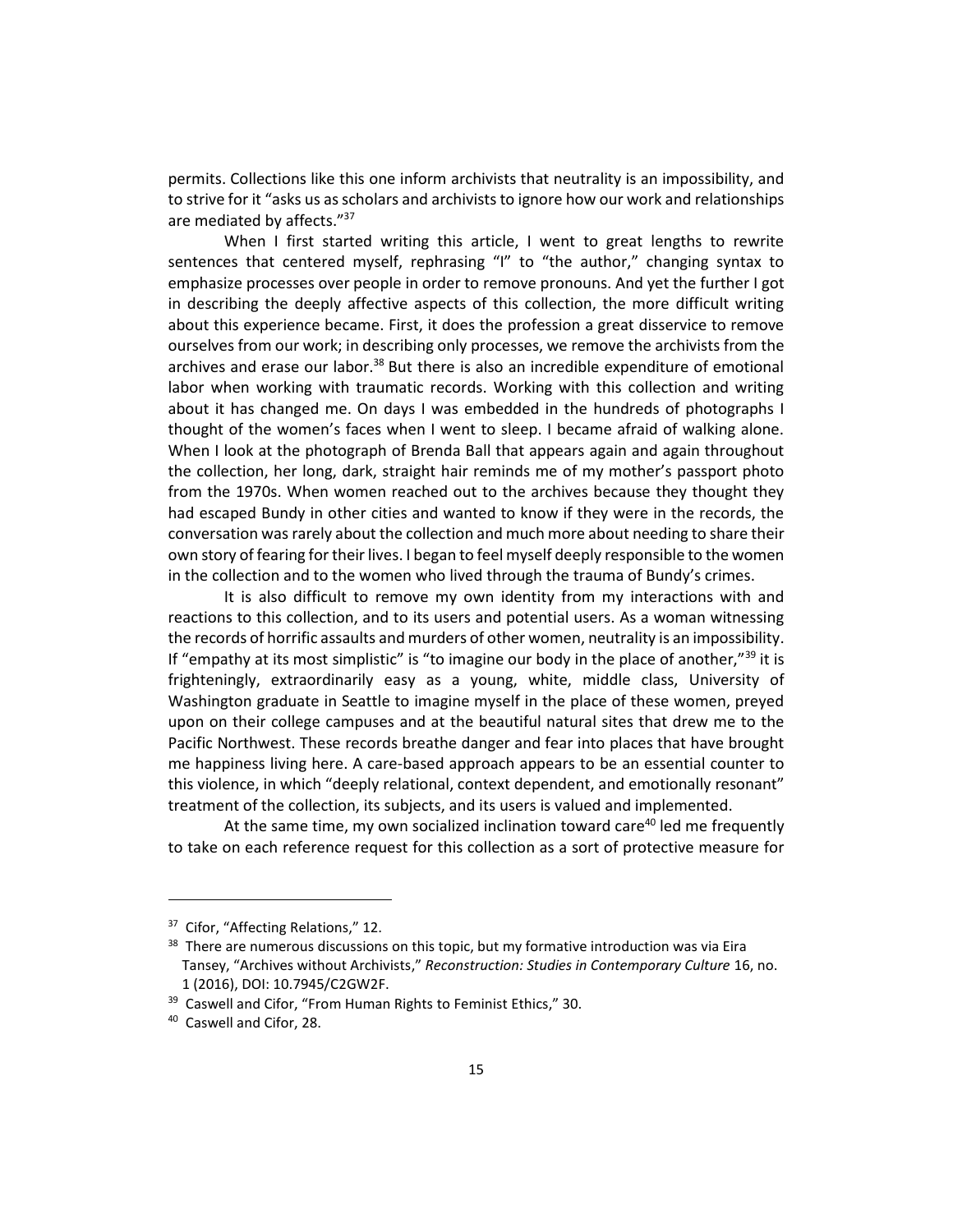my colleagues, who were predominantly women. It has been pointed out to me that this was likely the same mindset of my predecessor, who became the ad-hoc "expert" on the collection in spite of her strong dislike of the subject. My own attachment to it also became entwined with my sense of responsibility to the women in the collection. With each new request I thought to myself, *I know it best at this point, I can provide faster access rather than forcing another staff member to expose themselves to the collection*. There's an aversive, get-in/get-out affective response to using the collection that is difficult to avoid, but also contributed to the thinking that I was the best person for the job, every time. Yet in writing about collections on human rights abuses, Caswell argues for a community-based approach to traumatic materials: "archivists need to be reflexive about how their practice impacts their own physical and mental well-being, and seek out networks of support in the face of damaging materials."<sup>41</sup> In protecting each other, we are potentially harming ourselves more than necessary. To steward a collection of trauma effectively, we must share the load in order to minimize burnout and secondary trauma. It is worth noting at this point, then, the fact that the burden of working with this collection has repeatedly, and to an extent, consciously fallen to temporary, projectbased labor. The first archivists processing the collection were, as far as I can determine from the documentation of their work, hired specifically to process and redact the collection. That means that the entirety of their work was focused on reading violent and disturbing content in these records. As a full-time, permanent assistant archivist, my work did not solely consist of working with this collection, which enabled me to step away from the collection and work on other tasks when it became overwhelming. However, when I shared my concerns about how the media had used the collection photographs, and my growing belief that providing online access to digitized records was perhaps not the appropriate solution to the frequent requests for the collection, I was removed from working on the project. My removal from the project was framed as rescuing me from the distress of working with the collection, in spite of my repeated insistence that I felt deeply responsible for seeing through the work I had started. Ultimately, decisions were made that led once again to the hiring of a temporary staff member to work solely on these records.

In 2016, Katie Sloan, Jennifer Vanderfluit, and Jennifer Douglas conducted a survey on secondary archival trauma, and the results reflect the tension I describe experiencing above.<sup>42</sup> In their analysis, they note that "respondents felt their workplace required a 'stiff upper lip' approach to archival work";  $43$  a later quote from one

<sup>41</sup> Caswell, "Toward a Survivor-Centered Approach," 318.

<sup>42</sup> Katie Sloan, Jennifer Vanderfluit, and Jennifer Douglas. "Not 'Just My Problem to Handle': Emerging Themes on Secondary Trauma and Archivists," *Journal of Contemporary Archival Studies* 6 (2019), Article 20.

<sup>43</sup> Sloan, Vanderfluit, and Douglas, "Not 'Just My Problem to Handle," 10.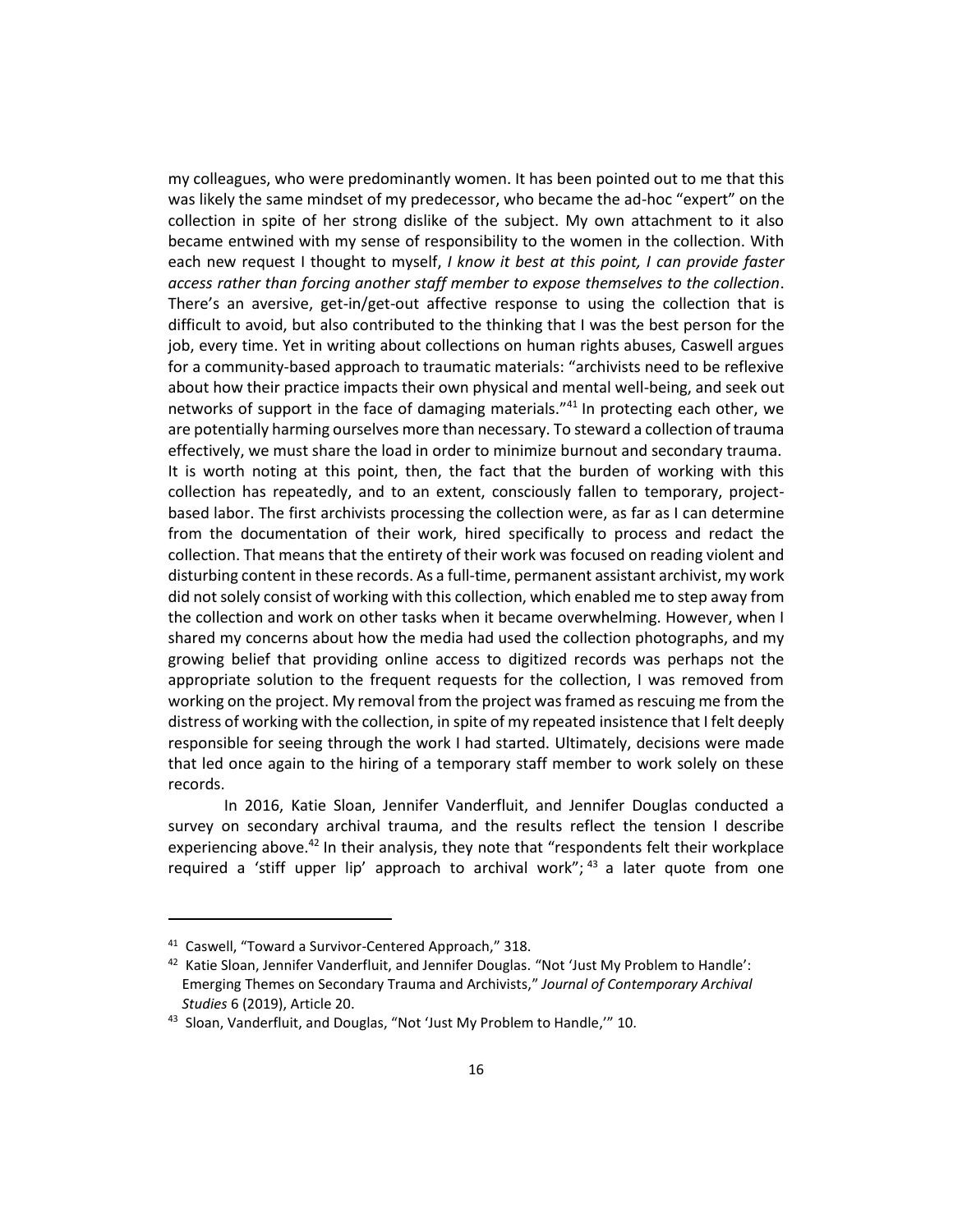respondent affirms this mentality: "'If someone finds the records they are dealing with upsetting, they should [...] find something a little lighter. In my opinion, archivist, as proferssionals [sic], should be able to maintain a level of detachment that would prevent any secondary trauma.'"<sup>44</sup> This idea that secondary trauma is a personal failing of the archivist rather than an inevitability when people are exposed to traumatic records (if proper support and resources aren't made available and utilized) is a dangerous side effect of the perpetuation of the myth of neutrality.

Other respondents, particularly those in temporary and contingent positions, noted that even if resources were available, they felt a stigma against using them, that "concern about the professional reputation" was "a deterrent to accessing support, $145$ and that asking for extra resources "'may lead them to lose a contract renewal.'"<sup>46</sup> The stability and security that archives workers continue to advocate for is, as Sloan, Vanderfluit, and Douglas's research illustrates, an aggravating factor in the secondary trauma working with records like the investigative files can cause. The "networks of support<sup>"47</sup> Caswell urges us to seek out can only aid archivists if we can build a culture of care within the profession that not only acknowledges the affective qualities of traumatic collections but also allows us to be affected and to ask for help without judgment.

### **CONCLUSION**

The uniquely challenging content of the Bundy collection presents a tension between access and responsible stewardship because of its traumatic, emotional, and affective qualities. The inclination that I have observed in myself and archives staff to protect others and ourselves from these qualities can lead to harmful actions, from withholding information from users, to staff siloing and oversaturating themselves as "experts" in the collection in order to protect their fellow colleagues from overexposure to the collection. However, this protective urge in many ways comes from an affective inclination toward care and may also be examined as an invitation to use the framework of radical empathy to explore, present, and interpret the collection. Michelle Caswell writes that continuous, critical self-reflection is particularly important in working with traumatic collections, allowing us

to see and react to the multiple, sometimes contradictory, ways that the archive is constructed and viewed, the competing priorities that are embodied in collection policies, and the shifting nature of the categories used to describe

<sup>44</sup> Sloan, Vanderfluit, and Douglas, 16.

<sup>45</sup> Sloan, Vanderfluit, and Douglas, "Not 'Just My Problem to Handle,'" 18.

<sup>46</sup> Sloan, Vanderfluit, and Douglas, 19.

<sup>47</sup> Caswell, "Toward a Survivor-Centered Approach," 314.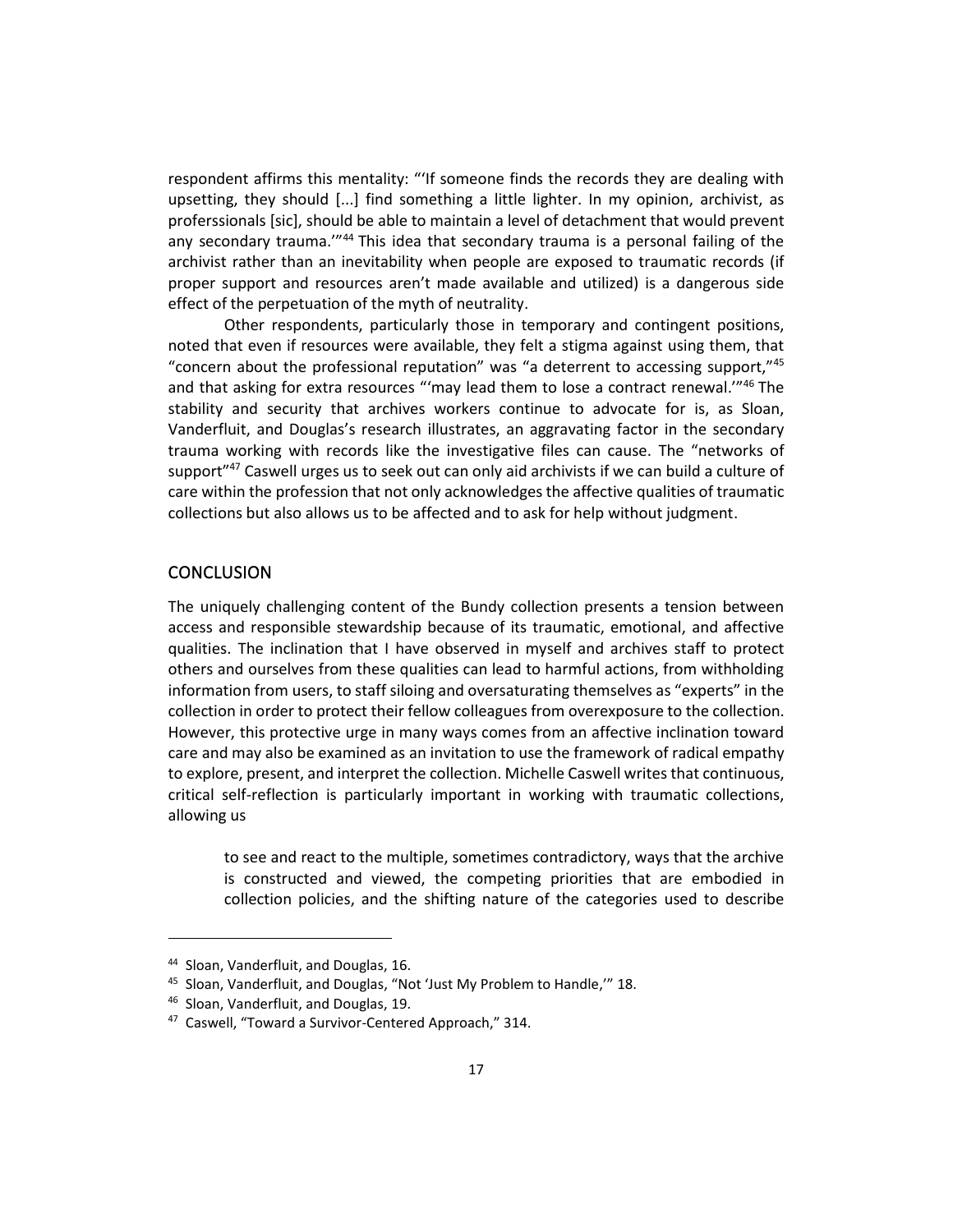records. In such reflection, problems are identified, solutions proposed, and successes are celebrated.<sup>48</sup>

By facing our aversive responses to the difficult subject matter in this collection and treating those responses in each other with care, we can more effectively address the needs of our stakeholders while respecting our own emotional limits.

Since writing this article, I have moved on from the King County Archives, where new review and redaction is ongoing in order to respond to the 2018 case law. It feels strange to be finishing this piece now, but I have to remind myself that one of the lessons here has been that this labor must be shared, and that it will continue iteratively as law, societal circumstances, and staffing change. I, like my predecessors, am not solely responsible nor necessary for this work to continue. However, it is with concern that I note that this work transferred from one silo—myself, by choice, in a misguided attempt to protect other staff—to another, by the terms and conditions of their temporary employment. I hope that the individual who was given the monumental task of reviewing the records over again has been given resources to manage the pain of embedding oneself full-time in the collection, and that they are not expected to always keep a "stiff upper lip."<sup>49</sup>

Based on the review process and the work previously put into the collection by myself and the archivists before me, my hope is that in the near future this collection will have a robust, browsable finding aid available online, with clear and detailed information on restrictions and redactions, available digital surrogates by request, and the context of the records' creation and purpose. Descriptive material should frame the collection as investigative records centering around the recovery of and justice for missing, assaulted, and murdered women. Description should not evade naming Ted Bundy, the perpetrator of the violence against them, because that is the name that brings so many users to the collection, but the King County Archives must strive to provide visibility of the names of the women whose lives were taken away: Lynda Healy, Donna Manson, Susan Rancourt, Roberta Parks, Brenda Ball, Georgann Hawkins, Janice Ott, and Denise Naslund. In continuing to aim for equitable ease of access, I hope that the Archives will strive for balance in serving those interested in the records and those who do not want to encounter its contents, as well as respecting those who cannot tell us what they prefer themselves. And for those of us stewarding traumatic collections, I hope we will treat ourselves and others with kindness, whether in moments of fascination or moments of disgust.

<sup>&</sup>lt;sup>48</sup> Caswell, 314.

<sup>49</sup> Sloan, Vanderfluit, and Douglas, "Not 'Just My Problem to Handle," 10.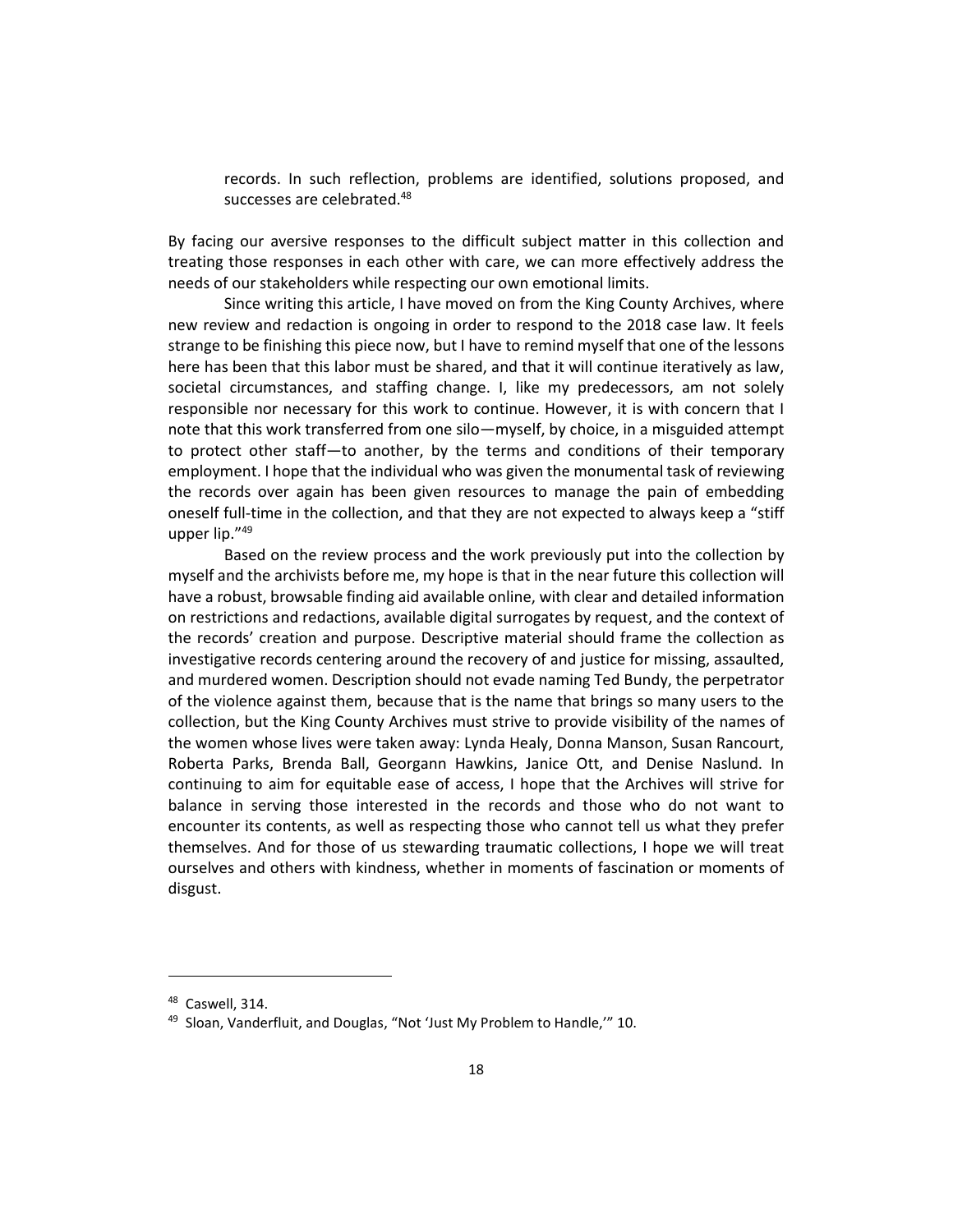#### ACKNOWLEDGEMENTS

Thank you to Derek Barbee, Nicole Gustavsen, and Anna Wager for their feedback in the early stages of this paper; to the guest editors Elvia Arroyo-Ramírez, Jasmine Jones, Shannon O'Neill, and Holly Smith and managing editor Andrew Lau for their compassion, patience, and valuable feedback; and an extra thanks to Elvia for her guidance throughout this process.

#### **BIBLIOGRAPHY**

- Bentham, Abby. "Fatal Attraction: The Serial Killer in American Popular Culture." In *Violence in American Popular Culture: American History and Violent Popular Culture*; Representations of Violence in Popular Cultural Genres., Vol. 1., edited by David Schmid, 203-222. Santa Barbara, CA: Praeger/ABC-CLIO, 2016.
- Caswell, Michelle. "Toward a Survivor-Centered Approach to Records Documenting Human Rights Abuse: Lessons from Community Archives." *Archival Science* 14 (2014): 307–322. Accessed December 9, 2018. DOI 10.1007/s10502-014-9220-6.
- Caswell, Michelle and Marika Cifor. "From Human Rights to Feminist Ethics: Radical Empathy in the Archives." *Archivaria* 81 (Spring 2016): 23-43.
- Caswell, Michelle and Anne Gilliland. "False Promise and New Hope: Dead Perpetrators, Imagined Documents and Emergent Archival Evidence." *International Journal of Human Rights* 19, no. 5 (2015): 615-627. DOI: 10.1080/13642987.2015 .1032263.
- Cifor, Marika. "Affecting Relations: Introducing Affect Theory to Archival Discourse." *Archival Science* 16 (2016): 7-31. DOI: 10.1007/s10502-015-9261-5.
- Devlin, Nora. "The Ethics of Archiving 'Murderabilia': The Papers of Ted Kaczynski." *Journal of Information Ethics* 19, no. 1 (2010): 126-140.
- Harris, Verne. "Antonyms of Our Remembering." *Archival Science* 14 (2014): 215-229. DOI: 10.1007/s10502-014-9221-5.
- Jules, Bergis. "Confronting Our Failure of Care Around the Legacies of Marginalized People in the Archives." On Archivy, *Medium*, November 11, 2016. Retrieved from: https://medium.com/on-archivy/confronting-our-failure-of-care-aroundthe-legacies-of-marginalized-people-in-the-archives-dc4180397280.
- Lamoree, Karen M. "Documenting the Difficult or Collecting the Controversial." Archival Issues 20 no. 2 (1995): 149-153.